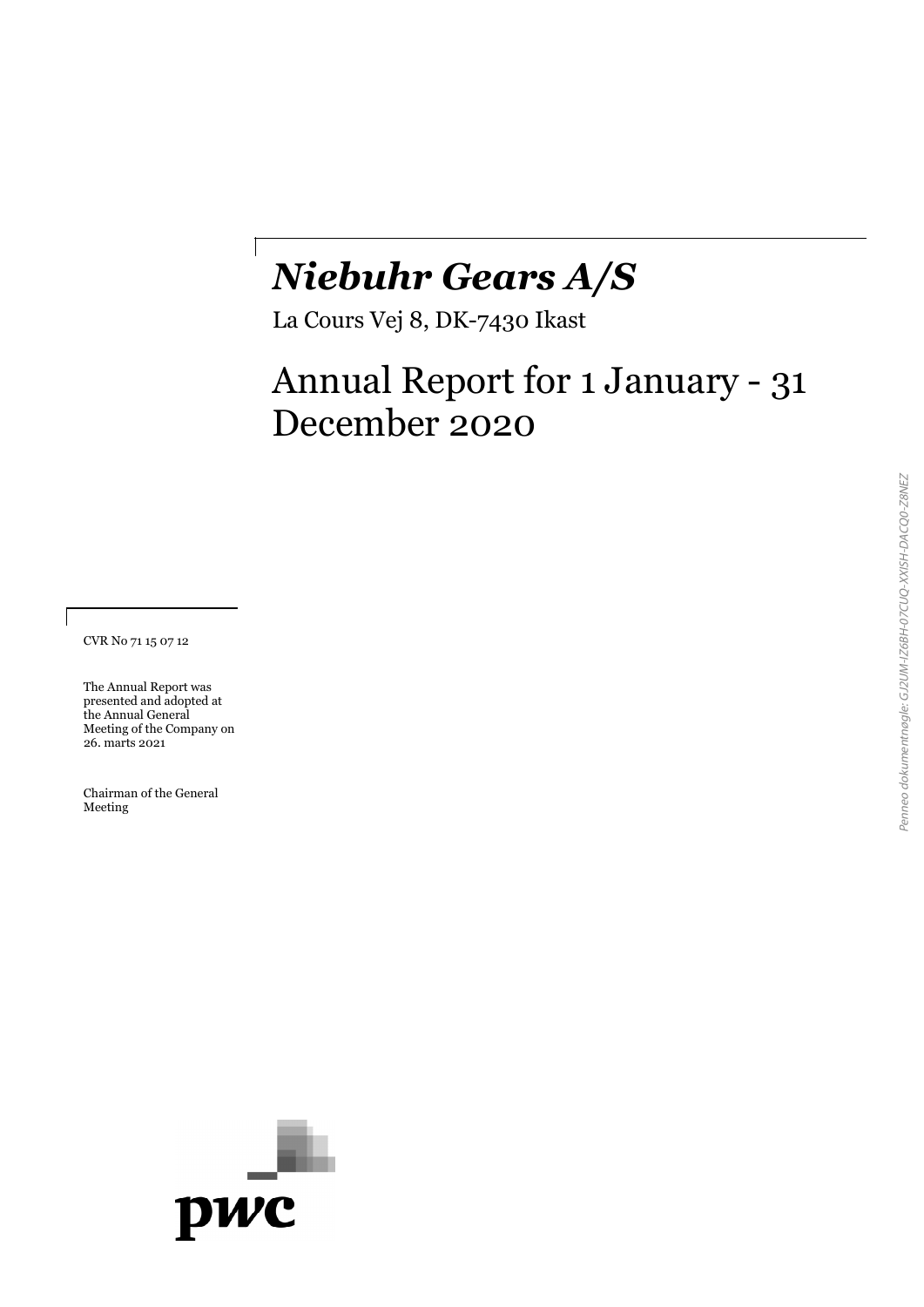## **Contents**

| <b>Management's Statement and Auditor's Report</b>          |                |
|-------------------------------------------------------------|----------------|
| Management's Statement                                      | $\mathbf{1}$   |
| Independent Auditor's Report                                | $\overline{2}$ |
| <b>Management's Review</b>                                  |                |
| <b>Company Information</b>                                  | $\sqrt{5}$     |
| Group Chart                                                 | 6              |
| <b>Financial Highlights</b>                                 | 7              |
| Management's Review                                         | $\, 8$         |
| <b>Consolidated and Parent Company Financial Statements</b> |                |
| Income Statement 1 January - 31 December                    | 10             |
| Balance Sheet 31 December                                   | 11             |
| <b>Statement of Changes in Equity</b>                       | 14             |
| Cash Flow Statement 1 January - 31 December                 | 16             |
| Notes to the Financial Statements                           | 17             |

Page

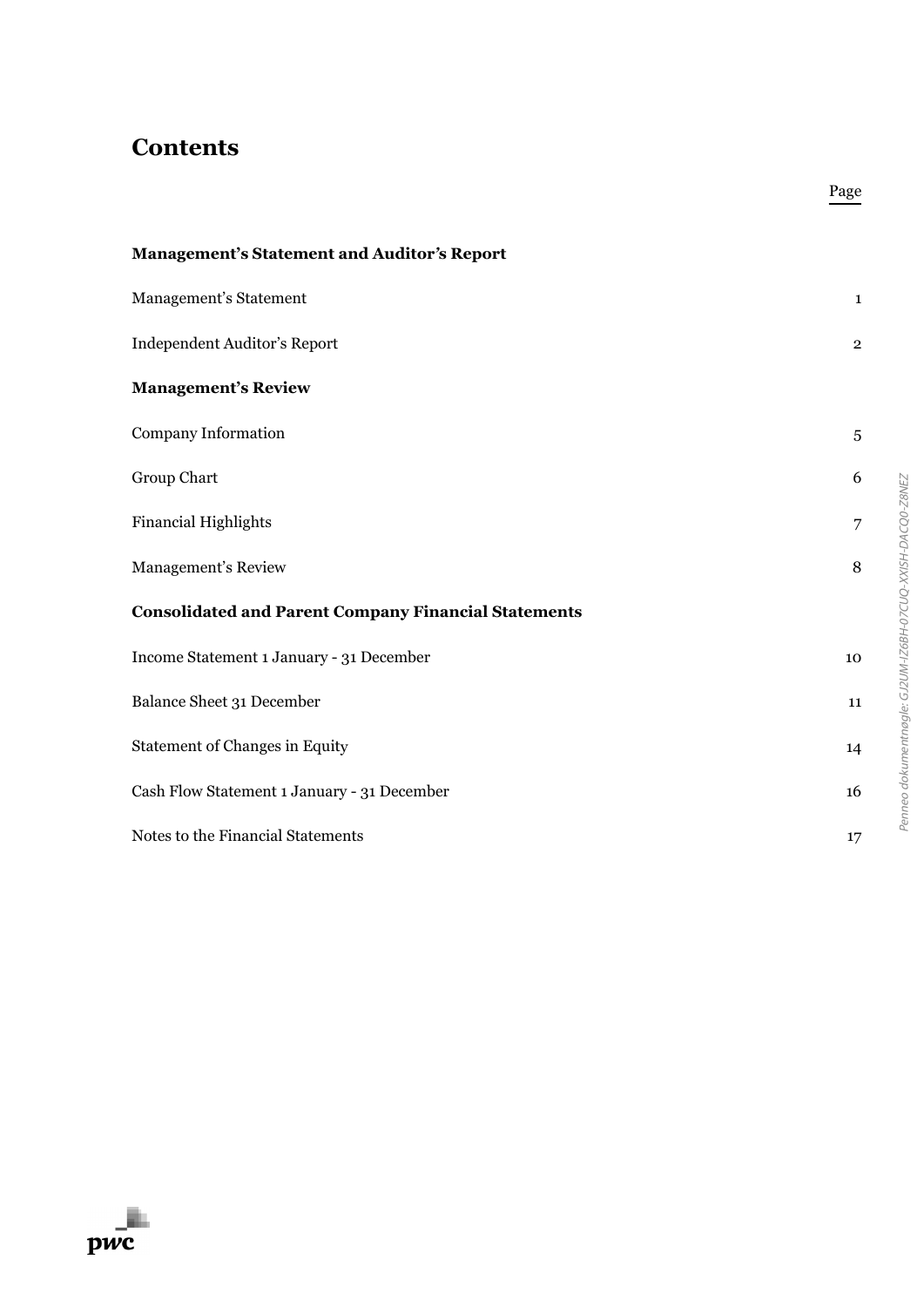# **Management's Statement**

The Executive Board and Board of Directors have today considered and adopted the Annual Report of Niebuhr Gears A/S for the financial year 1 January - 31 December 2020.

The Annual Report is prepared in accordance with the Danish Financial Statements Act.

In our opinion the Financial Statements and the Consolidated Financial Statements give a true and fair view of the financial position at 31 December 2020 of the Company and the Group and of the results of the Company and Group operations and of consolidated cash flows for 2020.

In our opinion, Management's Review includes a true and fair account of the matters addressed in the Review.

We recommend that the Annual Report be adopted at the Annual General Meeting.

Ikast, 26. marts 2021

**Executive Board** 

Rasmus Holt Niebuhr CEO

Thomas Engelbrekt Rohde Executive Officer

**Board of Directors** 

Mogens Filtenborg Chairman

Per Thy Sørensen Rasmus Holt Niebuhr

Michael Sørensen Staff Representative

Else Rasmussen Staff Representative

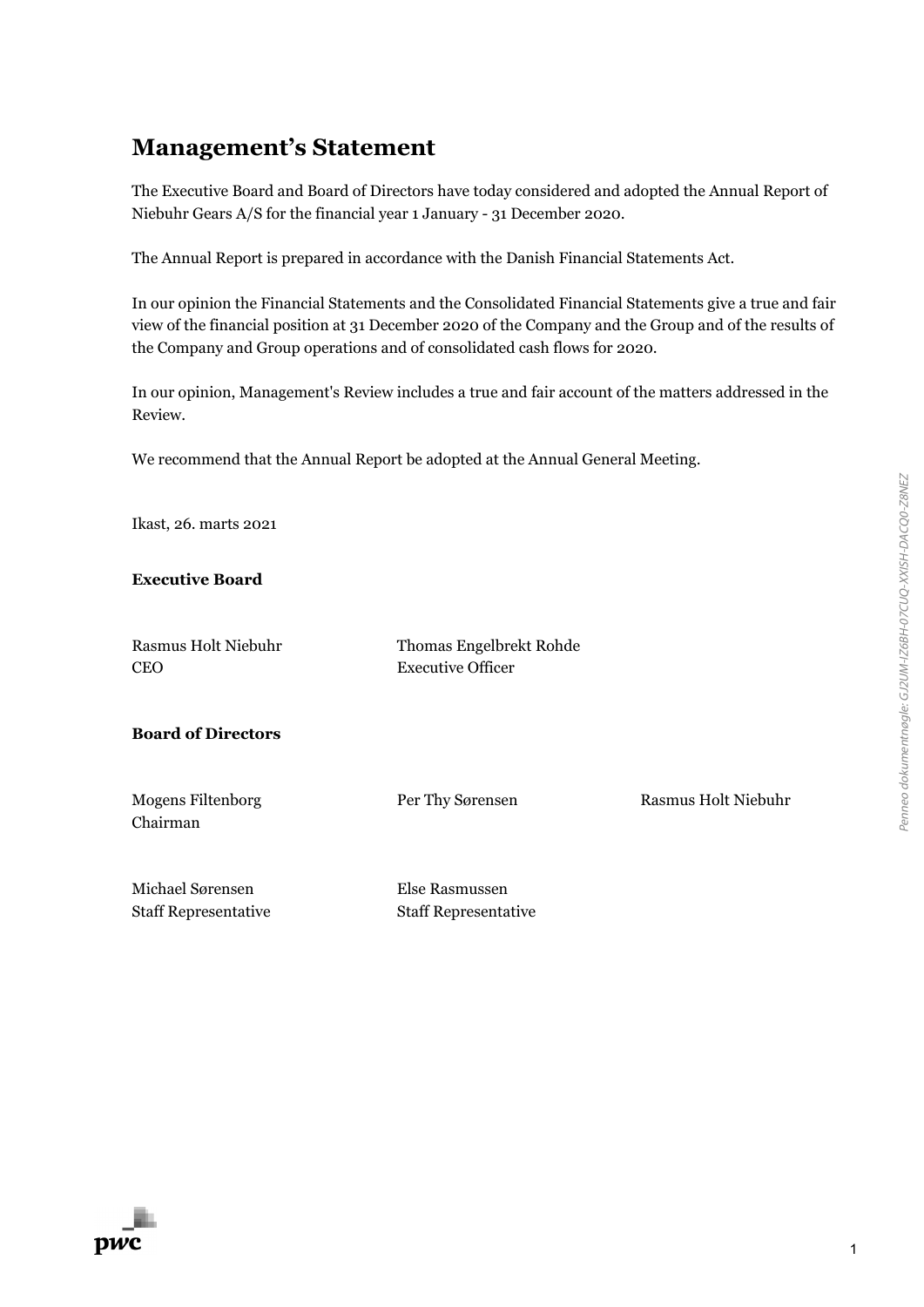## **Independent Auditor's Report**

To the Shareholder of Niebuhr Gears A/S

### **Opinion**

We have audited the Consolidated Financial Statements and the Parent Company Financial Statements of Niebuhr Gears A/S for the financial year 1 January - 31 December 2020, which comprise income statement, balance sheet, statement of changes in equity and notes, including a summary of significant accounting policies, for both the Group and the Parent Company, as well as consolidated statement of cash flows. The Consolidated Financial Statements and the Parent Company Financial Statements are prepared in accordance with the Danish Financial Statements Act.

In our opinion, the Consolidated Financial Statements and the Parent Company Financial Statements give a true and fair view of the financial position of the Group and the Parent Company at 31 December 2020 and of the results of the Group's and the Parent Company's operations and of consolidated cash flows for the financial year 1 January - 31 December 2020 in accordance with the Danish Financial Statements Act.

### **Basis for opinion**

We conducted our audit in accordance with International Standards on Auditing (ISAs) and the additional requirements applicable in Denmark. Our responsibilities under those standards and requirements are further described in the "Auditor's responsibilities for the audit of the Consolidated Financial Statements and the Parent Company Financial Statements" section of our report. We are independent of the Group in accordance with the International Ethics Standards Board for Accountants' Code of Ethics for Professional Accountants (IESBA Code) and the additional requirements applicable in Denmark, and we have fulfilled our other ethical responsibilities in accordance with these requirements. We believe that the audit evidence we have obtained is sufficient and appropriate to provide a basis for our opinion.

### **Management's responsibilities for the Consolidated Financial Statements and Parent Company Financial Statements**

Management is responsible for the preparation of consolidated financial statements and parent company financial statements that give a true and fair view in accordance with the Danish Financial Statements Act, and for such internal control as Management determines is necessary to enable the preparation of consolidated financial statements and parent company financial statements that are free from material misstatement, whether due to fraud or error.

In preparing the Consolidated Financial Statements and the Parent Company Financial Statements, Management is responsible for assessing the Group's and the Company's ability to continue as a going concern, disclosing, as applicable, matters related to going concern and using the going concern basis of accounting in preparing the Consolidated Financial Statements and the Parent Company Financial Statements unless Management either intends to liquidate the Group or the Company or to cease operations, or has no realistic alternative but to do so.

### **Auditor's responsibilities for the audit of the Consolidated Financial Statements and Parent Company Financial Statements**

Our objectives are to obtain reasonable assurance about whether the Consolidated Financial Statements

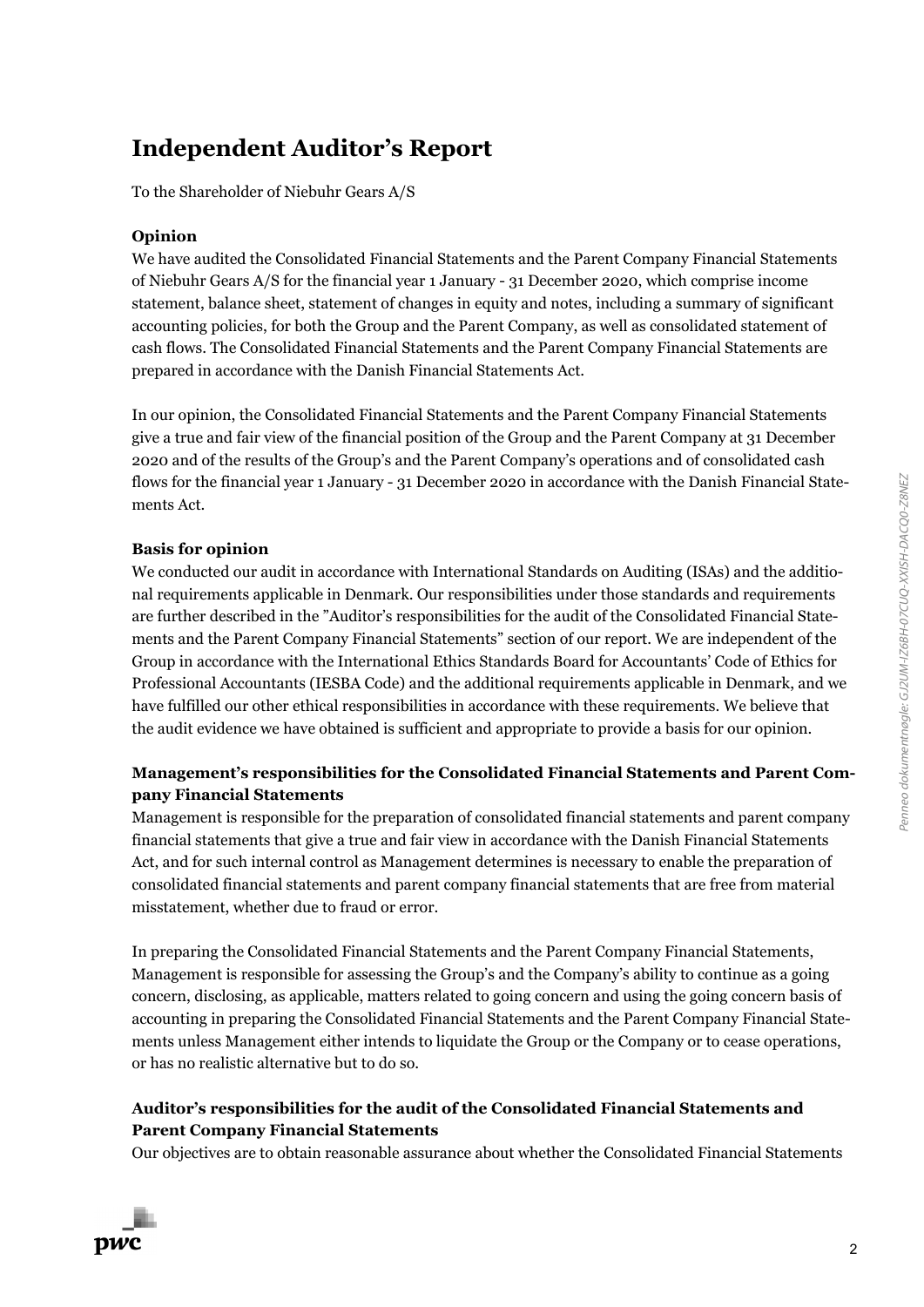# **Independent Auditor's Report**

and the Parent Company Financial Statements as a whole are free from material misstatement, whether due to fraud or error, and to issue an auditor's report that includes our opinion. Reasonable assurance is a high level of assurance, but is not a guarantee that an audit conducted in accordance with ISAs and the additional requirements applicable in Denmark will always detect a material misstatement when it exists. Misstatements can arise from fraud or error and are considered material if, individually or in the aggregate, they could reasonably be expected to influence the economic decisions of users taken on the basis of these Consolidated Financial Statements and the Parent Company Financial Statements.

As part of an audit conducted in accordance with ISAs and the additional requirements applicable in Denmark, we exercise professional judgement and maintain professional scepticism throughout the audit. We also:

- Identify and assess the risks of material misstatement of the Consolidated Financial Statements and the Parent Company Financial Statements, whether due to fraud or error, design and perform audit procedures responsive to those risks, and obtain audit evidence that is sufficient and appropriate to provide a basis for our opinion. The risk of not detecting a material misstatement resulting from fraud is higher than for one resulting from error as fraud may involve collusion, forgery, intentional omissions, misrepresentations, or the override of internal control.
- Obtain an understanding of internal control relevant to the audit in order to design audit procedures that are appropriate in the circumstances, but not for the purpose of expressing an opinion on the effectiveness of the Company's and the Group's internal control.
- Evaluate the appropriateness of accounting policies used and the reasonableness of accounting estimates and related disclosures made by Management.
- Conclude on the appropriateness of Management's use of the going concern basis of accounting in preparing the Consolidated Financial Statements and the Parent Company Financial Statements and, based on the audit evidence obtained, whether a material uncertainty exists related to events or conditions that may cast significant doubt on the Group's and the Company's ability to continue as a going concern. If we conclude that a material uncertainty exists, we are required to draw attention in our auditor's report to the related disclosures in the Consolidated Financial Statements and the Parent Company Financial Statements or, if such disclosures are inadequate, to modify our opinion. Our conclusions are based on the audit evidence obtained up to the date of our auditor's report. However, future events or conditions may cause the Group and the Company to cease to continue as a going concern.
- Evaluate the overall presentation, structure and contents of the Consolidated Financial Statements and the Parent Company Financial Statements, including the disclosures, and whether the Consolidated Financial Statements and the Parent Company Financial Statements represent the underlying transactions and events in a manner that gives a true and fair view.
- Obtain sufficient appropriate audit evidence regarding the financial information of the entities or business activities within the Group to express an opinion on the Consolidated Financial Statements. We

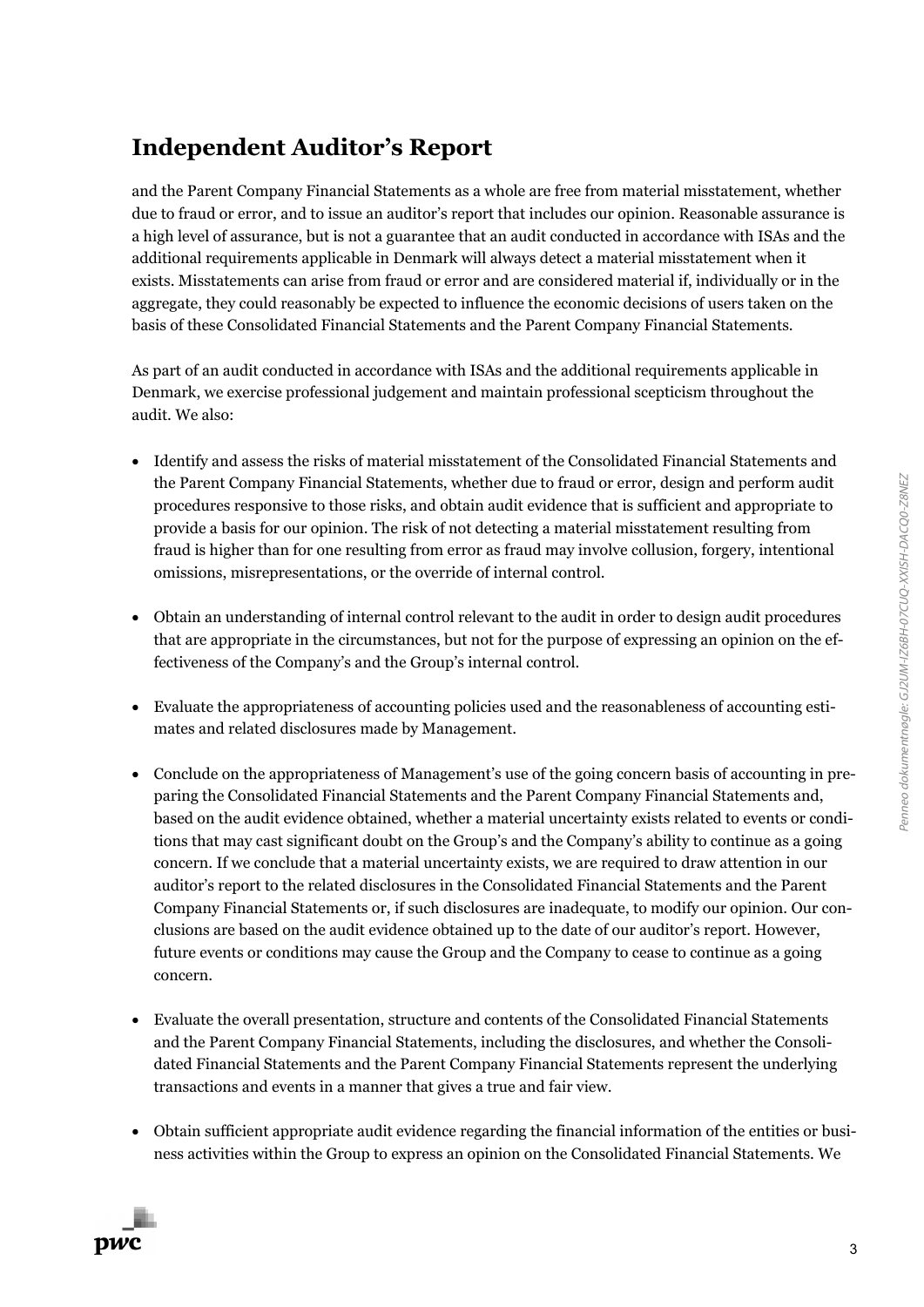# **Independent Auditor's Report**

are responsible for the direction, supervision and performance of the group audit. We remain solely responsible for our audit opinion.

We communicate with those charged with governance regarding, among other matters, the planned scope and timing of the audit and significant audit findings, including any significant deficiencies in internal control that we identify during our audit.

### **Statement on Management's Review**

Management is responsible for Management's Review.

Our opinion on the Consolidated Financial Statements and the Parent Company Financial Statements does not cover Management's Review, and we do not express any form of assurance conclusion thereon.

In connection with our audit of the Consolidated Financial Statements and the Parent Company Financial Statements, our responsibility is to read Management's Review and, in doing so, consider whether Management's Review is materially inconsistent with the Consolidated Financial Statements and the Parent Company Financial Statements or our knowledge obtained during the audit, or otherwise appears to be materially misstated.

Moreover, it is our responsibility to consider whether Management's Review provides the information required under the Danish Financials Statements Act.

Based on the work we have performed, in our view, Management's Review is in accordance with the Consolidated Financial Statements and the Parent Company Financial Statements and has been prepared in accordance with the requirements of the Danish Financial Statements Act. We did not identify any material misstatement in Management's Review.

Herning, 26. marts 2021 **PricewaterhouseCoopers** Statsautoriseret Revisionspartnerselskab *CVR No 33 77 12 31*

Poul Spencer Poulsen statsautoriseret revisor mne23324

Kim Vorret statsautoriseret revisor mne33256

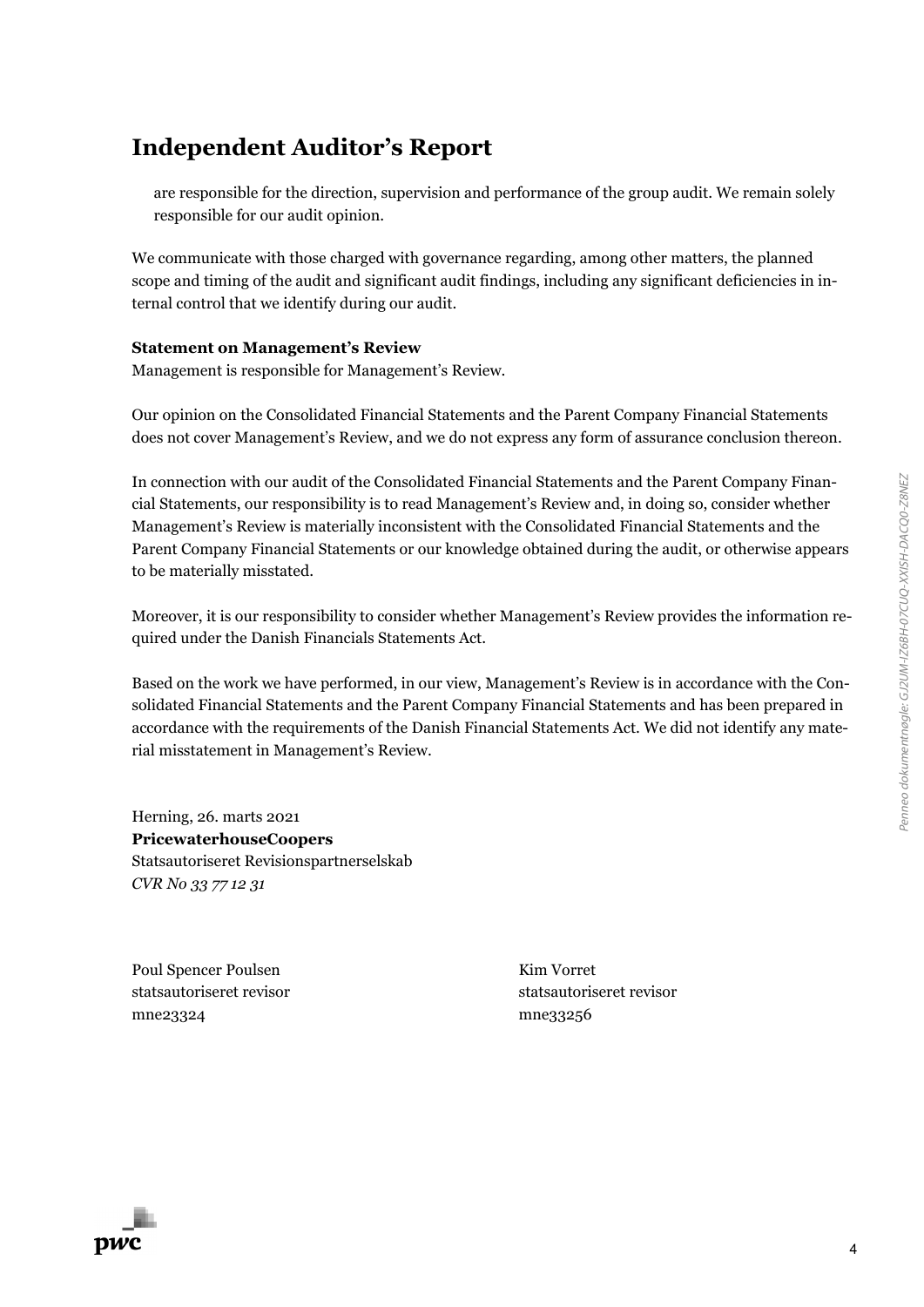# **Company Information**

| <b>The Company</b>        | Niebuhr Gears A/S<br>La Cours Vej 8<br>DK-7430 Ikast<br>Telephone: +45 96605050<br>E-mail: niebuhr@niebuhr.dk<br>Website: www.niebuhr.dk |
|---------------------------|------------------------------------------------------------------------------------------------------------------------------------------|
|                           | CVR No: 71 15 07 12<br>Financial period: 1 January - 31 December<br>Municipality of reg. office: Ikast-Brande                            |
| <b>Board of Directors</b> | Mogens Filtenborg, Chairman<br>Per Thy Sørensen<br><b>Rasmus Holt Niebuhr</b><br>Michael Sørensen<br><b>Else Rasmussen</b>               |
| <b>Executive Board</b>    | <b>Rasmus Holt Niebuhr</b><br><b>Thomas Engelbrekt Rohde</b>                                                                             |
| <b>Auditors</b>           | PricewaterhouseCoopers<br>Statsautoriseret Revisionspartnerselskab<br>Platanvej 4<br>DK-7400 Herning                                     |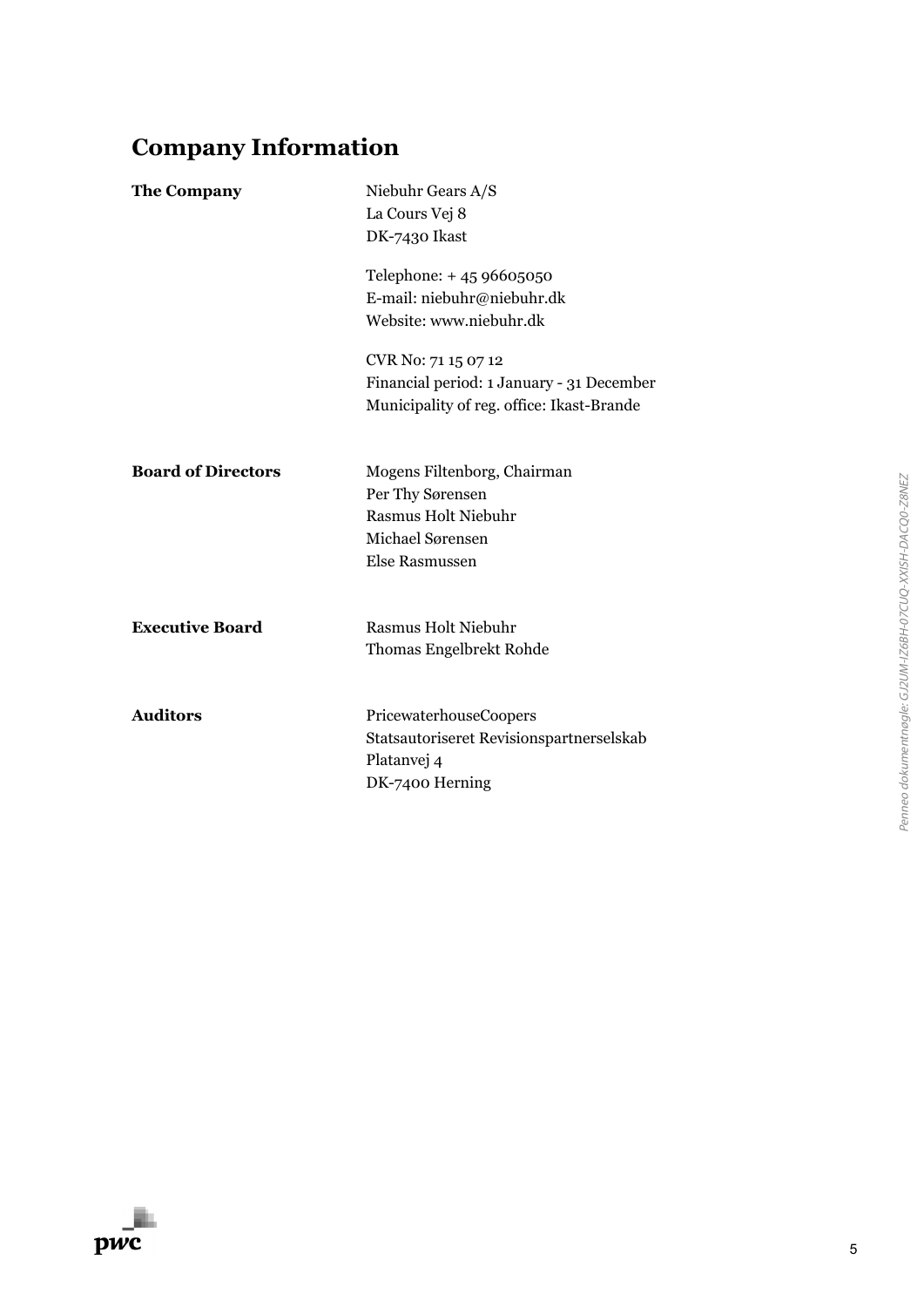## **Group Chart**

**Parent Company** 

Niebuhr Gears A/S, Denmark

*Consolidated subsidiaries*

100 %

Niebuhr Limited, Hong Kong

100%

Niebuhr Gears (Tianjin) Co., Ltd. China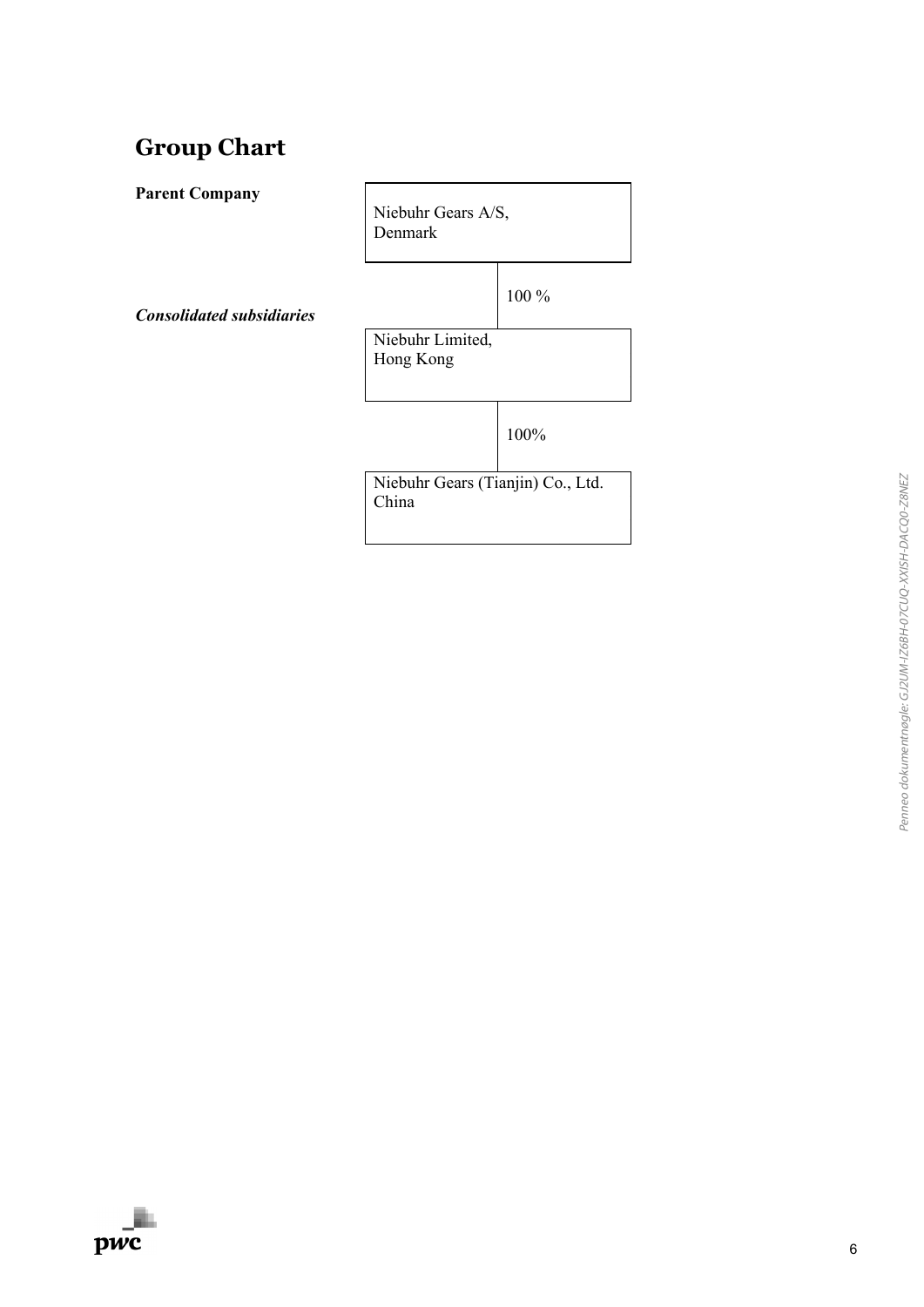# **Financial Highlights**

Seen over a five-year period, the development of the Group is described by the following financial highlights:

|                                             |                |                | Group          |                |                |
|---------------------------------------------|----------------|----------------|----------------|----------------|----------------|
|                                             | 2020           | 2019           | 2018           | 2017           | 2016           |
|                                             | <b>DKK'000</b> | <b>DKK'000</b> | <b>DKK'000</b> | <b>DKK'000</b> | <b>DKK'000</b> |
| <b>Key figures</b>                          |                |                |                |                |                |
| <b>Profit/loss</b>                          |                |                |                |                |                |
| Gross profit/loss                           | 37,728         | 42,392         | 41,352         | 45,711         | 46,986         |
| Operating profit/loss                       | 15,660         | 18,739         | 20,276         | 26,430         | 30,035         |
| Profit/loss before financial income and     |                |                |                |                |                |
| expenses                                    | 15,260         | 20,159         | 20,276         | 26,786         | 30,035         |
| Net financials                              | $-2,449$       | $-2,265$       | $-10,051$      | $-5,179$       | $-3,586$       |
| Net profit/loss for the year                | 9,582          | 13,839         | 7,928          | 16,555         | 20,405         |
| <b>Balance sheet</b>                        |                |                |                |                |                |
| <b>Balance sheet total</b>                  | 233,448        | 253,529        | 267,632        | 308,023        | 260,286        |
| Equity                                      | 111,677        | 111,738        | 100,674        | 98,128         | 92,668         |
| <b>Cash flows</b>                           |                |                |                |                |                |
| Cash flows from:                            |                |                |                |                |                |
| - operating activities                      | 46,132         | 26,917         | 42,835         | 20,393         | 58,706         |
| - investing activities                      | $-9,882$       | $-36,173$      | 27,765         | $-60, 115$     | $-16,271$      |
| including investment in property, plant and |                |                |                |                |                |
| equipment                                   | $-10,197$      | $-36,787$      | 27,765         | $-60, 115$     | $-16,271$      |
| - financing activities                      | $-34,194$      | 10,203         | $-84,587$      | 22,772         | $-12,488$      |
| Change in cash and cash equivalents for the |                |                |                |                |                |
| year                                        | 2,056          | 947            | $-13,987$      | $-16,950$      | 29,947         |
| Number of employees                         | 167            | 181            | 172            | 178            | 159            |
| <b>Ratios</b>                               |                |                |                |                |                |
| Return on assets                            | 6.5%           | 8.0%           | 7.6%           | 8.7%           | 11.5%          |
| Solvency ratio                              | 47.8%          | 44.1%          | 37.6%          | 31.9%          | 35.6%          |
| Return on equity                            | 8.6%           | 13.0%          | 8.0%           | 17.4%          | 23.7%          |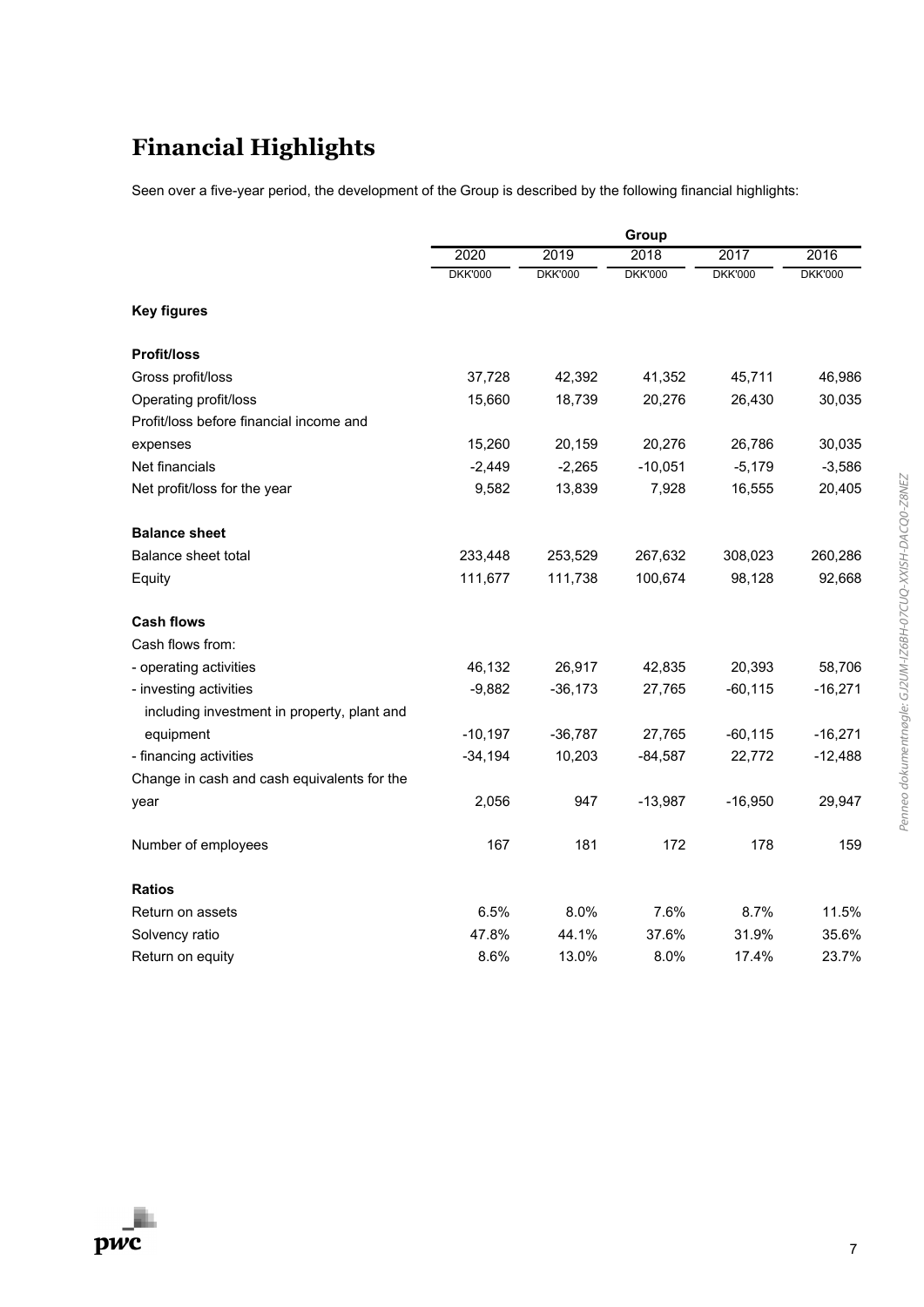## **Management's Review**

#### **Key activities**

#### *The Group's most important activities*

Niebuhr Gears A/S is Denmark's largest manufacturer of gears and transmission components,which are delivered to industrial customers in Europe, China, India and the USA. Niebuhr has own production facilities in Denmark and China.

Development and production preparation takes place primarily in the parent company in Denmark, where all types of gears and transmission components are manufactured. Large gears are also manufactured at the factory in China.

Niebuhr has consistently invested heavily in modern machines, robotic solutions and automation to ensure continued development and competitiveness.

Niebuhr contributes to the green conversion and production of clean energy, through the supply of key components to the wind turbine industry. All electric power consumed for the manufacturing processes in Denmark, is sourced from renewable energy.

Niebuhr also contributes to efficiency improvements in construction machinery, agricultural machinery, heavy-duty trucks and more, by supplying high quality transmission products.

Niebuhr has 3 primary business areas:

Industrial Gears

Industrial Gears manufactures gearwheels and transmission components, in batches from one to several thousands, with a high degree of robotization and automation.

Heavy Duty

Heavy Duty produces large gears in Denmark and China, up to 6 meters in diameter. Niebuhr´s Heavy Duty department is the world´s leading manufacturer of large yawrings for the wind industry.

Process Gears

Process Gears offers mass production of gearwheels on state-of-the-art and fully automated production lines.

### **The past year and follow-up on development expectations from last year**

The Group's share of the result for the financial year was MDKK 9.6 against MDKK 13.9 in 2019. Management considers results to be satisfactory, circumstances from a troubled year highly influenced by Covid-19 taken into consideration.

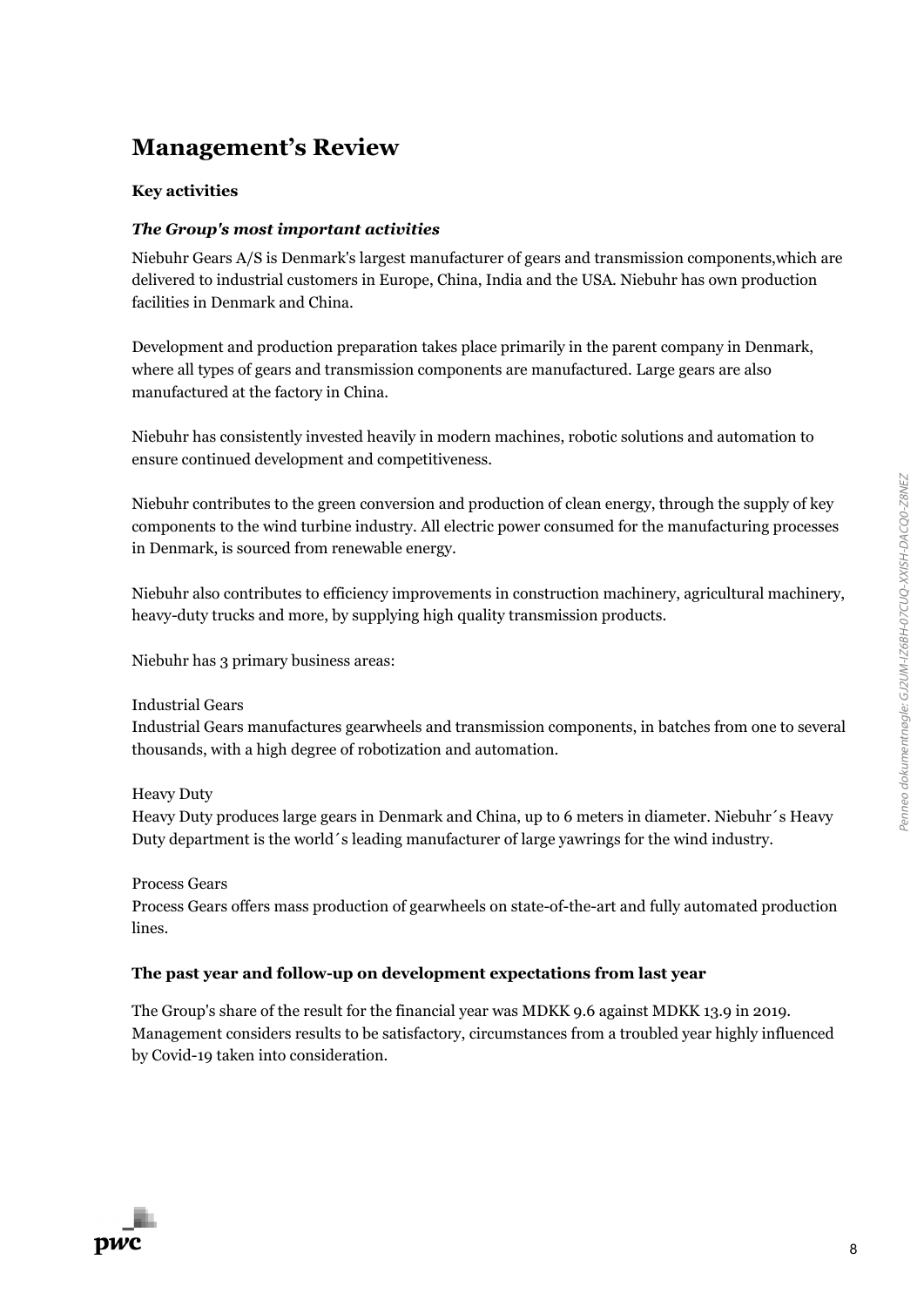## **Management's Review**

#### **Expectations for the coming year**

The company has a clear and strong strategy for growth, for all business units. 2021 is expected to be influenced by Covid-19, but with better predictability than 2020.The order intake in Q1 is following a positive tendency, and Niebuhr budgets a solid and positive result for 2021.

#### Investments:

In 2020 Niebuhr Gears acquired the remaining 25% shares of the daughter company in China, ensuring 100% ownership. The total investments in 2020 was relatively low with MDKK 9.9. The investments in 2021 are expected to be MDKK 28.2. The majority of these investments are budgeted for investments in China, in capacity for wind-powers offshore demand, as well as for capacity and automatization in the Industrial Gears department.

In 2020 Niebuhr Gears achieved global "Health And Safety Approval" according to ISO45001. Together with "Quality Approval" according to ISO9001 and "Environment Certification Approval", according to ISO14001, the company is ready to meet the demand from global customers, global employees, global suppliers and other partners, to ensure an ongoing development of the company.

### **Special Risk**

#### *Capital resources*

The company has the necessary credit facilities to finance operations and investments for the coming year.

#### *Currency risks*

The Company continuously assesses its exposure in foreign currency, and hedges any significant exposures. There is no speculation in foreign exchange investments or hedges.

#### *Credit risks*

The Group's maximum credit risk corresponds to the value of receivables, as shown in the balance sheet. Major customers are subject to credit assessment, and credit is only granted within the agreed credit limits.

#### *Price Risks*

The Company hedges its risks by entering into long-term price agreements with its customers, which are offset by similar price agreements with suppliers of raw materials / core services. Thus, significant deviations in the contribution margins, due to fluctuations in, for example, raw material costs, have been limited.

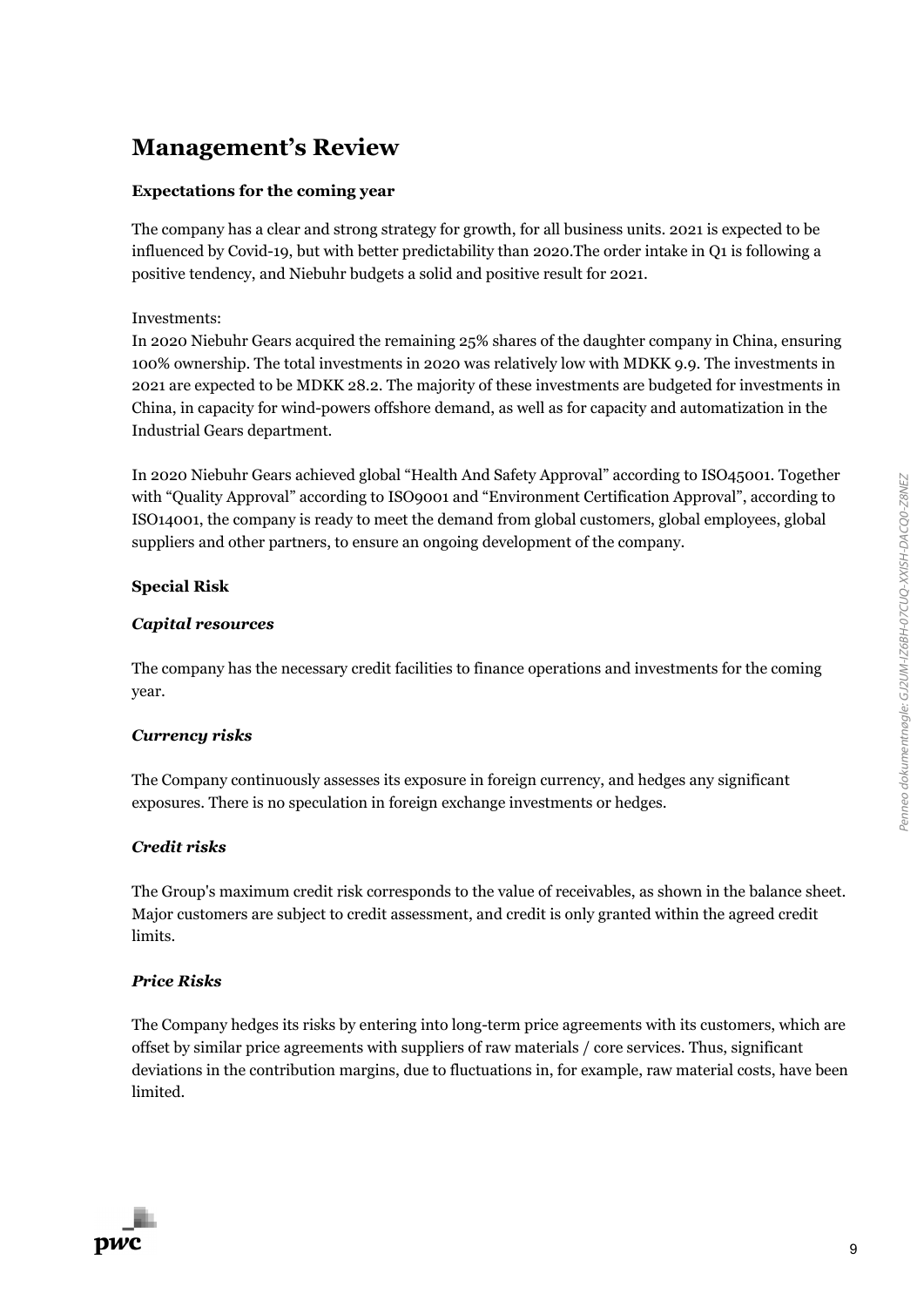# **Income Statement 1 January - 31 December**

|                                     |      | Group          |                | <b>Parent Company</b> |                |  |
|-------------------------------------|------|----------------|----------------|-----------------------|----------------|--|
|                                     | Note | 2020           | 2019           | 2020                  | 2019           |  |
|                                     |      | <b>DKK'000</b> | <b>DKK'000</b> | <b>DKK'000</b>        | <b>DKK'000</b> |  |
| Gross profit/loss                   |      | 37,728         | 42,392         | 24,356                | 32,435         |  |
| <b>Distribution expenses</b>        | 1    | $-6,116$       | $-6,393$       | $-2,894$              | $-4,150$       |  |
| Administrative expenses             | 1    | $-15,952$      | $-17,260$      | $-12,893$             | $-12,962$      |  |
| <b>Operating profit/loss</b>        |      | 15,660         | 18,739         | 8,569                 | 15,323         |  |
| Other operating income              |      | $\mathbf 0$    | 1,420          | 0                     | 1,037          |  |
| Other operating expenses            |      | $-400$         | 0              | $-400$                | 0              |  |
| Profit/loss before financial income |      |                |                |                       |                |  |
| and expenses                        |      | 15,260         | 20,159         | 8,169                 | 16,360         |  |
| Income from investments in          |      |                |                |                       |                |  |
| subsidiaries                        | 2    | $\Omega$       | $\Omega$       | 3,536                 | 1,626          |  |
| Financial income                    | 3    | 729            | 989            | 1,287                 | 1,157          |  |
| <b>Financial expenses</b>           | 4    | $-3,178$       | $-3,254$       | $-2,285$              | $-2,459$       |  |
| Profit/loss before tax              |      | 12,811         | 17,894         | 10,707                | 16,684         |  |
| Tax on profit/loss for the year     | 5    | $-3,229$       | $-4,055$       | $-1,625$              | $-3,351$       |  |
| Net profit/loss for the year        |      | 9,582          | 13,839         | 9,082                 | 13,333         |  |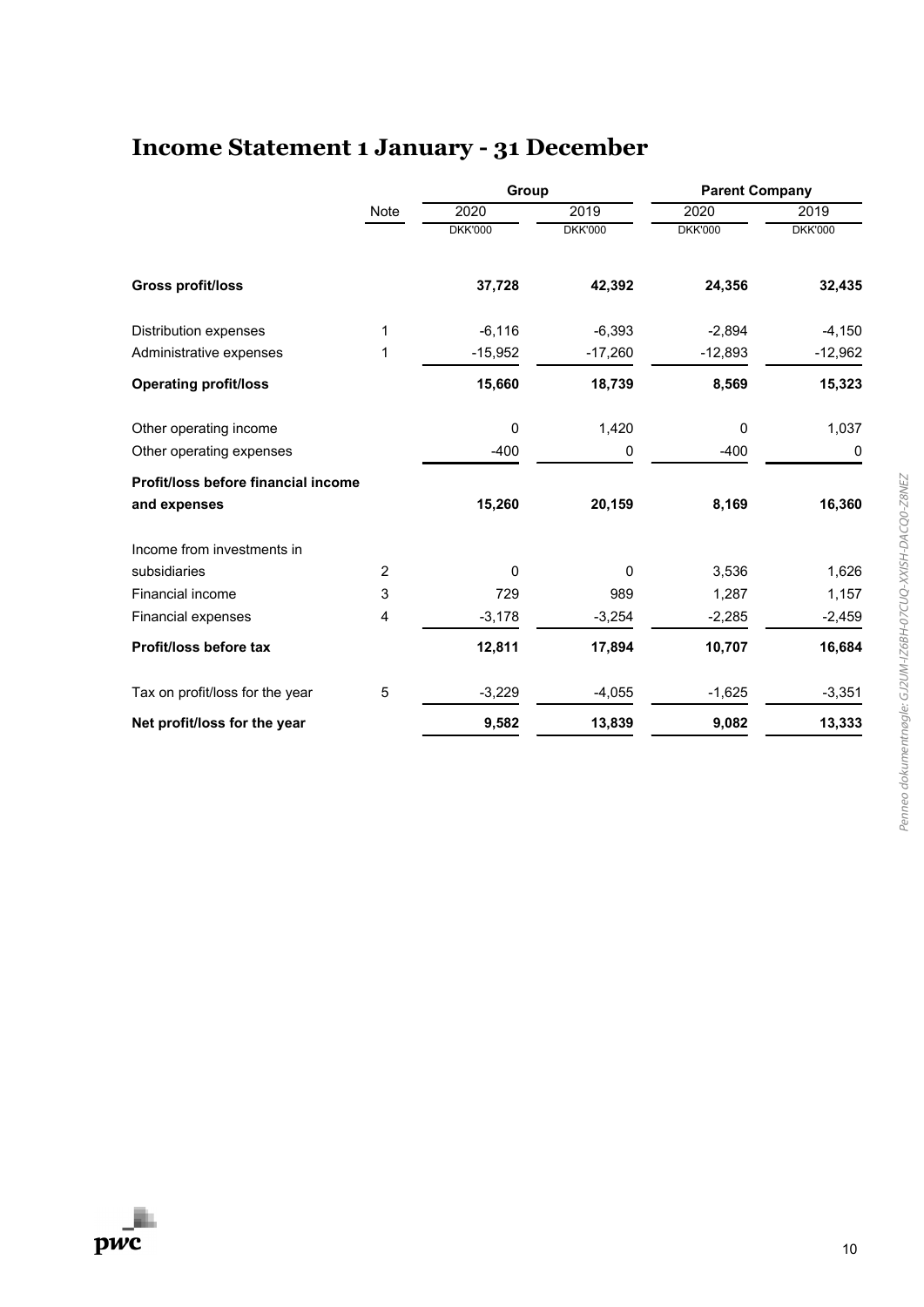# **Balance Sheet 31 December**

### **Assets**

|                                        |                  | Group          |                | <b>Parent Company</b> |                |  |
|----------------------------------------|------------------|----------------|----------------|-----------------------|----------------|--|
|                                        | Note             | 2020           | 2019           | 2020                  | 2019           |  |
|                                        |                  | <b>DKK'000</b> | <b>DKK'000</b> | <b>DKK'000</b>        | <b>DKK'000</b> |  |
| <b>Acquired licenses</b>               |                  | 1,737          | 1,995          | 1,737                 | 1,995          |  |
| Intangible assets                      | 6                | 1,737          | 1,995          | 1,737                 | 1,995          |  |
| Plant and machinery                    |                  | 101,265        | 94,350         | 83,042                | 71,242         |  |
| Other fixtures and fittings, tools and |                  |                |                |                       |                |  |
| equipment                              |                  | 3,140          | 2,748          | 3,140                 | 2,748          |  |
| Leasehold improvements                 |                  | 3,846          | 5,172          | 3,550                 | 4,471          |  |
| Property, plant and equipment in pro-  |                  |                |                |                       |                |  |
| gress                                  |                  | 1,540          | 20,569         | 1,540                 | 20,569         |  |
| Property, plant and equipment          | 7                | 109,791        | 122,839        | 91,272                | 99,030         |  |
| Investments in subsidiaries            | 8                | 0              | 0              | 39,825                | 27,468         |  |
| Receivables from group enterprises     | $\boldsymbol{9}$ | 740            | 700            | 740                   | 700            |  |
| Other investments                      | 9                | 300            | 300            | 300                   | 300            |  |
| <b>Fixed asset investments</b>         |                  | 1,040          | 1,000          | 40,865                | 28,468         |  |
| <b>Fixed assets</b>                    |                  | 112,568        | 125,834        | 133,874               | 129,493        |  |
| Raw materials and consumables          |                  | 23,113         | 25,568         | 19,927                | 21,738         |  |
| Work in progress                       |                  | 19,019         | 18,062         | 14,573                | 13,817         |  |
| Finished goods and goods for resale    |                  | 14,589         | 22,454         | 11,134                | 15,853         |  |
| <b>Inventories</b>                     |                  | 56,721         | 66,084         | 45,634                | 51,408         |  |
| Trade receivables                      |                  | 45,735         | 50,177         | 23,624                | 38,779         |  |
| Receivables from group enterprises     |                  | 7,559          | 6,568          | 23,188                | 14,642         |  |
| Other receivables                      |                  | 1,467          | 935            | 1,037                 | 73             |  |
| Prepayments                            | 10               | 5,736          | 2,325          | 4,456                 | 2,710          |  |
| <b>Receivables</b>                     |                  | 60,497         | 60,005         | 52,305                | 56,204         |  |
| Cash at bank and in hand               |                  | 3,662          | 1,606          | 2,299                 | 598            |  |
| <b>Currents assets</b>                 |                  | 120,880        | 127,695        | 100,238               | 108,210        |  |
|                                        |                  |                |                |                       |                |  |
| <b>Assets</b>                          |                  | 233,448        | 253,529        | 234,112               | 237,703        |  |

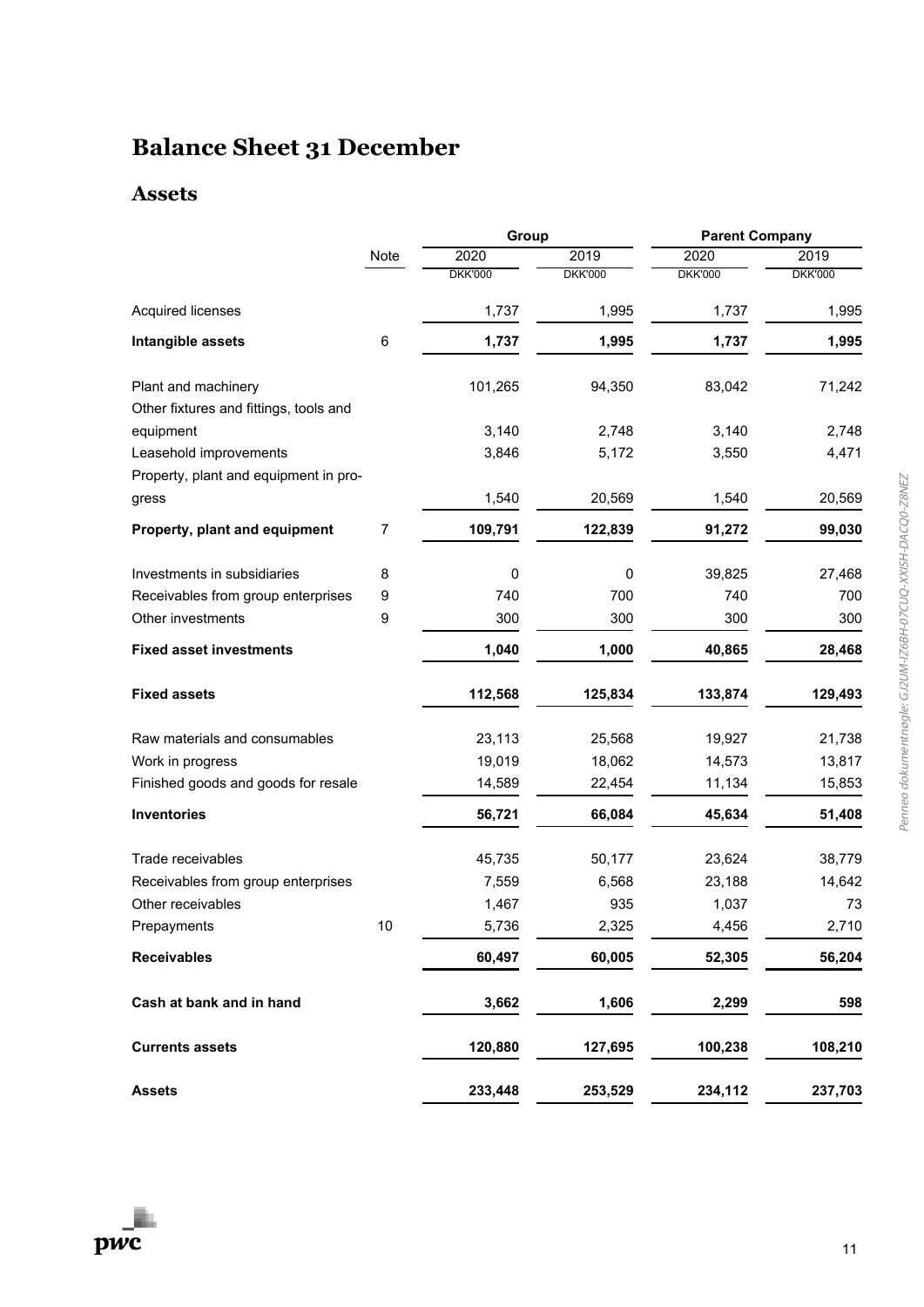# **Balance Sheet 31 December**

### **Liabilities and equity**

|                                            |      | Group          |                | <b>Parent Company</b> |                  |  |
|--------------------------------------------|------|----------------|----------------|-----------------------|------------------|--|
|                                            | Note | 2020           | 2019           | 2020                  | 2019             |  |
|                                            |      | <b>DKK'000</b> | <b>DKK'000</b> | <b>DKK'000</b>        | <b>DKK'000</b>   |  |
| Share capital                              |      | 1,000          | 1,000          | 1,000                 | 1,000            |  |
| Reserve for net revaluation under the      |      |                |                |                       |                  |  |
| equity method                              |      | 0              | 0              | 14,649                | 11,160           |  |
| Reserve for hedging transactions           |      | 56             | 0              | 56                    | 0                |  |
| Reserve for exchange adjustments           |      | $-288$         | 0              | 0                     | 0                |  |
| Retained earnings                          |      | 100,909        | 101,586        | 85,972                | 90,427           |  |
| Proposed dividend for the year             |      | 10,000         | 0              | 10,000                | 0                |  |
| <b>Equity attributable to shareholders</b> |      |                |                |                       |                  |  |
| of the Parent Company                      |      | 111,677        | 102,586        | 111,677               | 102,587          |  |
| Minority interests                         |      | 0              | 9,152          | 0                     | $\boldsymbol{0}$ |  |
| <b>Equity</b>                              |      | 111,677        | 111,738        | 111,677               | 102,587          |  |
| Provision for deferred tax                 | 12   | 1,689          | 1,700          | 1,821                 | 1,753            |  |
| <b>Provisions</b>                          |      | 1,689          | 1,700          | 1,821                 | 1,753            |  |
| Lease obligations                          |      | 67,453         | 64,073         | 67,453                | 64,073           |  |
| Long-term debt                             | 13   | 67,453         | 64,073         | 67,453                | 64,073           |  |
| Mortgage loans                             |      | 0              | 1,086          | $\mathbf 0$           | 0                |  |
| <b>Credit institutions</b>                 |      | 8,845          | 41,146         | 8,845                 | 33,913           |  |
| Lease obligations                          | 13   | 17,266         | 12,584         | 17,266                | 12,584           |  |
| Trade payables                             |      | 9,961          | 9,221          | 6,537                 | 6,806            |  |
| Payables to group enterprises              |      | 865            | 264            | 6,227                 | 5,845            |  |
| Corporation tax                            |      | 349            | 40             | 0                     | 0                |  |
| Payables to group enterprises              |      |                |                |                       |                  |  |
| relating to corporation tax                |      | 1,514          | 862            | 1,514                 | 862              |  |
| Other payables                             |      | 13,829         | 10,815         | 12,772                | 9,280            |  |
| Short-term debt                            |      | 52,629         | 76,018         | 53,161                | 69,290           |  |
| <b>Debt</b>                                |      | 120,082        | 140,091        | 120,614               | 133,363          |  |
| <b>Liabilities and equity</b>              |      | 233,448        | 253,529        | 234,112               | 237,703          |  |

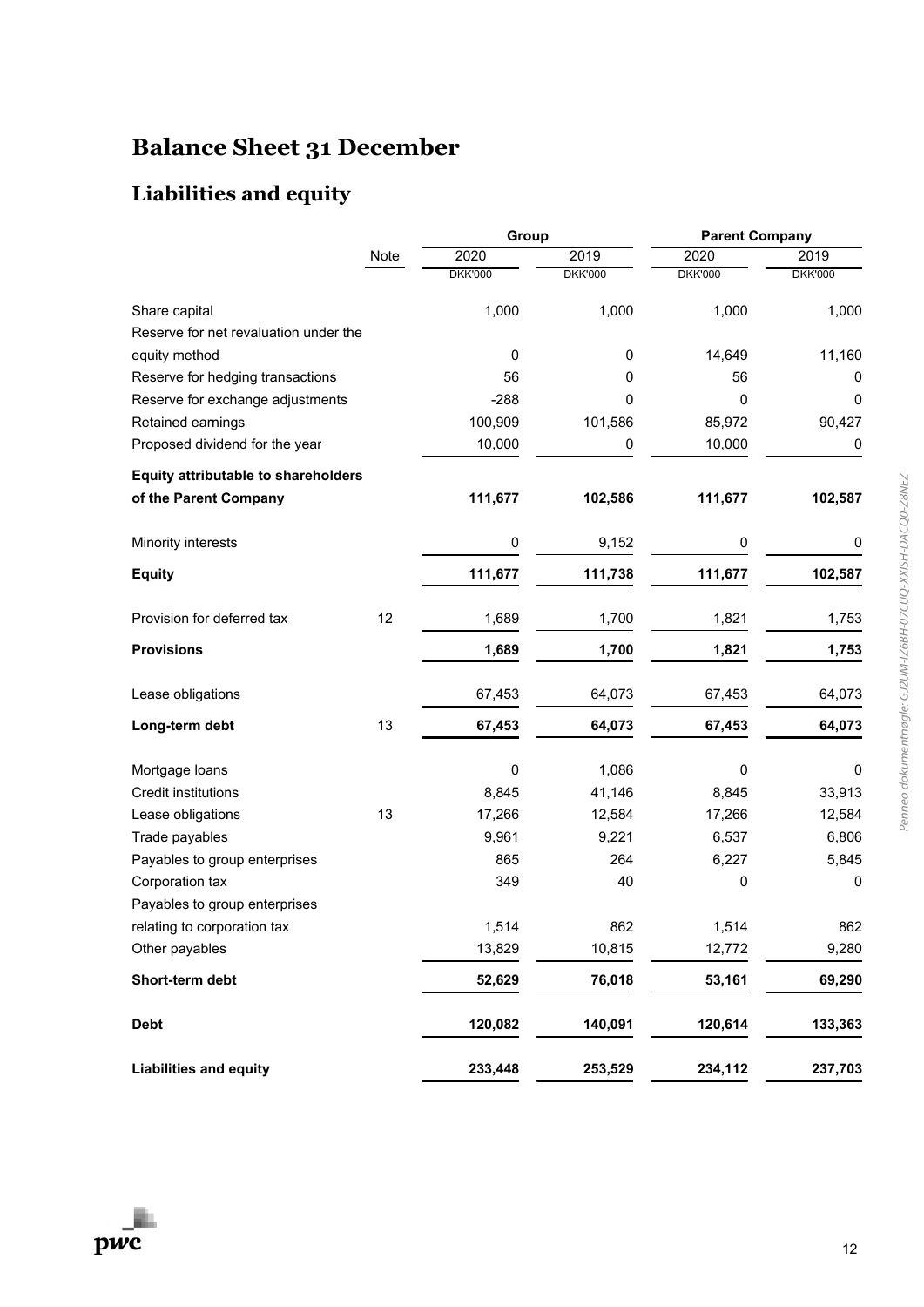# **Balance Sheet 31 December**

### **Liabilities and equity**

Note

| Distribution of profit             | 11 |
|------------------------------------|----|
| Contingent assets, liabilities and |    |
| other financial obligations        | 16 |
| Related parties                    | 17 |
| <b>Accounting Policies</b>         | 18 |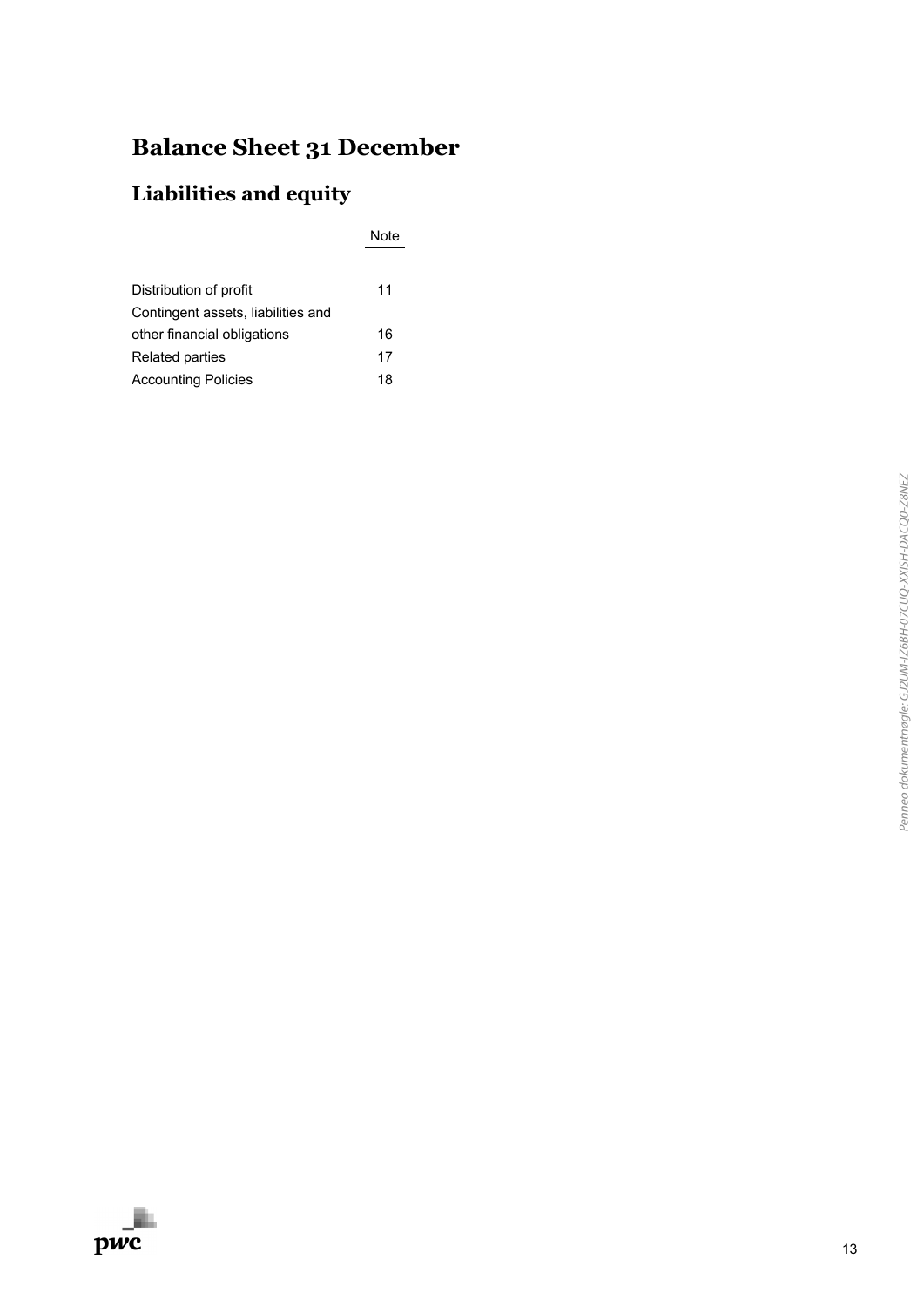# **Statement of Changes in Equity**

**Group**

|                                          | Share capital<br><b>DKK'000</b> | Reserve for net<br>revaluation<br>under the<br>equity method<br><b>DKK'000</b> | Reserve for<br>hedging<br>transactions<br><b>DKK'000</b> | Reserve for<br>exchange<br>adjustments<br><b>DKK'000</b> | Retained<br>earnings<br><b>DKK'000</b> | Proposed<br>dividend for the<br>year<br><b>DKK'000</b> | Equity excl.<br>minority<br>interests<br><b>DKK'000</b> | Minority<br>interests<br><b>DKK'000</b> | Total<br><b>DKK'000</b> |
|------------------------------------------|---------------------------------|--------------------------------------------------------------------------------|----------------------------------------------------------|----------------------------------------------------------|----------------------------------------|--------------------------------------------------------|---------------------------------------------------------|-----------------------------------------|-------------------------|
|                                          |                                 |                                                                                |                                                          |                                                          |                                        |                                                        |                                                         |                                         |                         |
| Equity at 1 January                      | 1,000                           | $\mathbf 0$                                                                    | 0                                                        | $\mathbf 0$                                              | 101,587                                | $\mathbf 0$                                            | 102,587                                                 | 9,152                                   | 111,739                 |
| Exchange adjustments                     | $\mathbf 0$                     | $\mathbf 0$                                                                    | 0                                                        | $-288$                                                   | 0                                      | 0                                                      | $-288$                                                  | 0                                       | $-288$                  |
| Fair value adjustment of hedging         |                                 |                                                                                |                                                          |                                                          |                                        |                                                        |                                                         |                                         |                         |
| instruments, end of year                 | 0                               | $\mathbf 0$                                                                    | 71                                                       | $\mathbf 0$                                              | 0                                      | $\mathbf 0$                                            | 71                                                      | 0                                       | 71                      |
| Tax on adjustment of hedging instruments |                                 |                                                                                |                                                          |                                                          |                                        |                                                        |                                                         |                                         |                         |
| for the year                             | 0                               | $\mathbf 0$                                                                    | $-15$                                                    | $\mathbf 0$                                              | $-1$                                   | $\mathbf 0$                                            | $-16$                                                   | 0                                       | $-16$                   |
| Other equity movements                   | $\mathbf 0$                     | $\mathbf 0$                                                                    | 0                                                        | $\mathbf 0$                                              | 241                                    | 0                                                      | 241                                                     | $-9,652$                                | $-9,411$                |
| Net profit/loss for the year             | 0                               | 0                                                                              | 0                                                        | 0                                                        | $-918$                                 | 10,000                                                 | 9,082                                                   | 500                                     | 9,582                   |
| <b>Equity at 31 December</b>             | 1,000                           | 0                                                                              | 56                                                       | $-288$                                                   | 100,909                                | 10,000                                                 | 111,677                                                 | 0                                       | 111,677                 |
|                                          |                                 |                                                                                |                                                          |                                                          |                                        |                                                        |                                                         |                                         |                         |

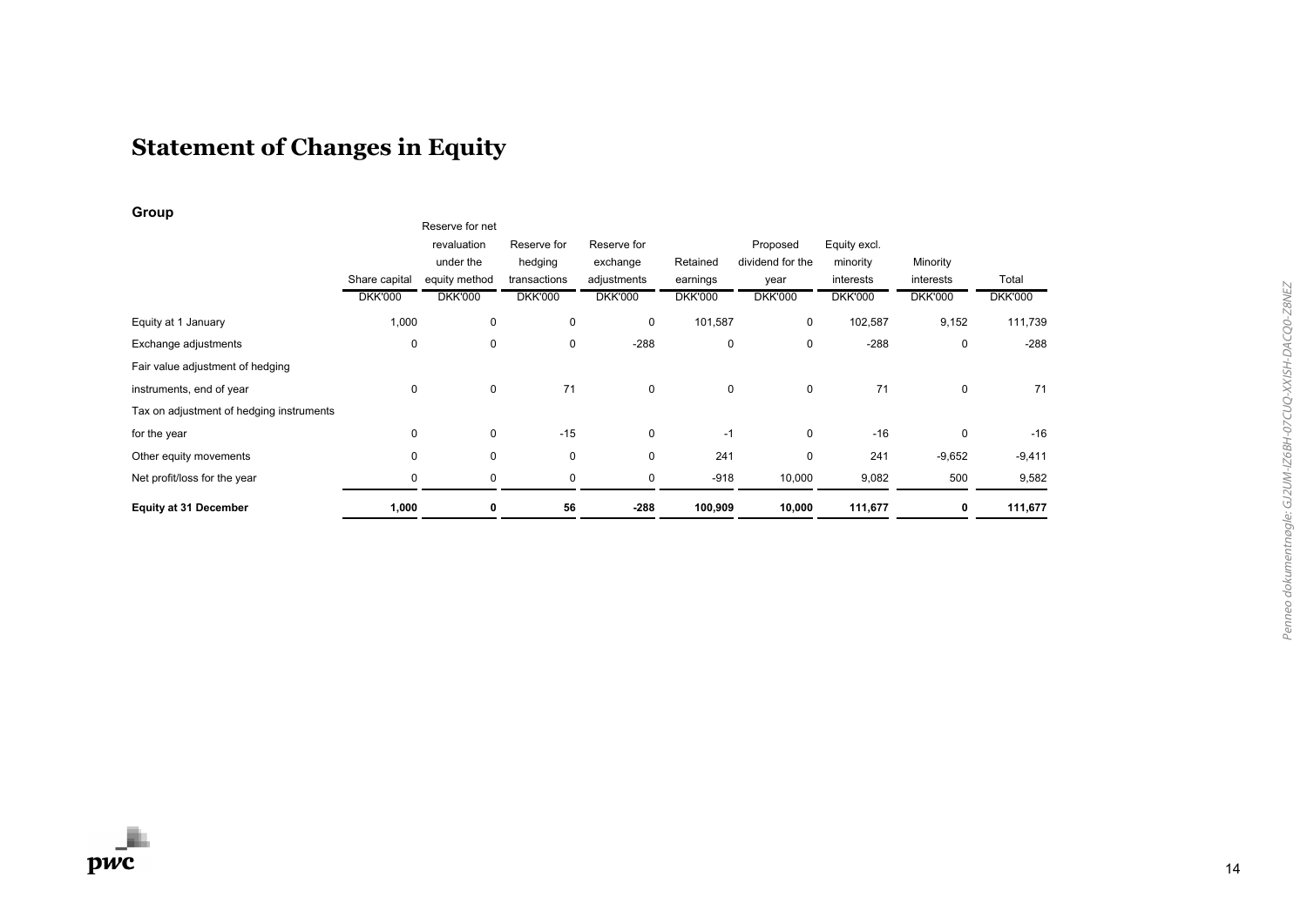# **Statement of Changes in Equity**

### **Parent Company**

| . .                                      |                | Reserve for net |                |                |                |                  |                |                |                |
|------------------------------------------|----------------|-----------------|----------------|----------------|----------------|------------------|----------------|----------------|----------------|
|                                          |                | revaluation     | Reserve for    | Reserve for    |                | Proposed         | Equity excl.   |                |                |
|                                          |                | under the       | hedging        | exchange       | Retained       | dividend for the | minority       | Minority       |                |
|                                          | Share capital  | equity method   | transactions   | adjustments    | earnings       | year             | interests      | interests      | Total          |
|                                          | <b>DKK'000</b> | <b>DKK'000</b>  | <b>DKK'000</b> | <b>DKK'000</b> | <b>DKK'000</b> | <b>DKK'000</b>   | <b>DKK'000</b> | <b>DKK'000</b> | <b>DKK'000</b> |
| Equity at 1 January                      | 1,000          | 11,160          | 0              | 0              | 90,427         | 0                | 102,587        | 0              | 102,587        |
| Exchange adjustments relating to foreign |                |                 |                |                |                |                  |                |                |                |
| entities                                 | $\mathbf 0$    | $-288$          | $\mathbf 0$    | $\mathbf 0$    | 0              | 0                | $-288$         | 0              | $-288$         |
| Fair value adjustment of hedging         |                |                 |                |                |                |                  |                |                |                |
| instruments, end of year                 | $\mathbf 0$    | $\mathbf 0$     | 71             | $\mathbf 0$    | 0              | 0                | 71             | 0              | 71             |
| Tax on adjustment of hedging instruments |                |                 |                |                |                |                  |                |                |                |
| for the year                             | $\mathbf 0$    | $\mathbf 0$     | $-15$          | $\mathbf 0$    | $-1$           | 0                | $-16$          | 0              | $-16$          |
| Other equity movements                   | 0              | 241             | 0              | $\mathbf 0$    | 0              | 0                | 241            | 0              | 241            |
| Net profit/loss for the year             | 0              | 3,536           | 0              | 0              | $-4,454$       | 10,000           | 9,082          | 0              | 9,082          |
| <b>Equity at 31 December</b>             | 1,000          | 14,649          | 56             | 0              | 85,972         | 10,000           | 111,677        | 0              | 111,677        |

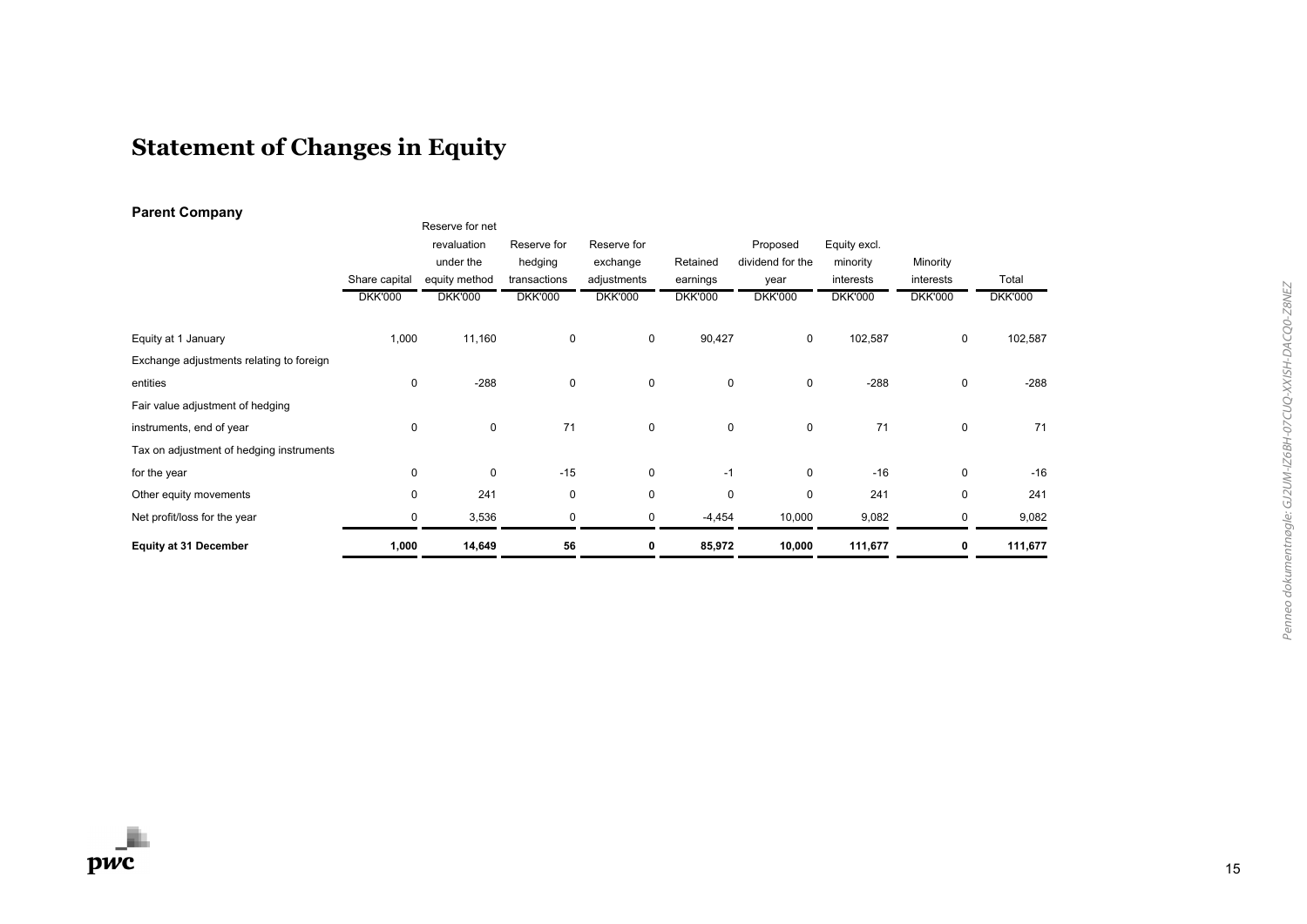# **Cash Flow Statement 1 January - 31 December**

|                                                                  |      | Group          |                |  |
|------------------------------------------------------------------|------|----------------|----------------|--|
|                                                                  | Note | 2020           | 2019           |  |
|                                                                  |      | <b>DKK'000</b> | <b>DKK'000</b> |  |
| Net profit/loss for the year                                     |      | 9,582          | 13,839         |  |
| Adjustments                                                      | 14   | 27,994         | 31,795         |  |
| Change in working capital                                        | 15   | 13,301         | $-11,932$      |  |
| Cash flows from operating activities before financial income and |      |                |                |  |
| expenses                                                         |      | 50,877         | 33,702         |  |
| <b>Financial income</b>                                          |      | 729            | 989            |  |
| Financial expenses                                               |      | $-3,180$       | $-3,254$       |  |
| Cash flows from ordinary activities                              |      | 48,426         | 31,437         |  |
| Corporation tax paid                                             |      | $-2,294$       | $-4,520$       |  |
| Cash flows from operating activities                             |      | 46,132         | 26,917         |  |
| Purchase of intangible assets                                    |      | $-546$         | 0              |  |
| Purchase of property, plant and equipment                        |      | $-10,197$      | $-36,787$      |  |
| Sale of property, plant and equipment                            |      | 861            | 614            |  |
| Cash flows from investing activities                             |      | $-9,882$       | $-36,173$      |  |
| Repayment of mortgage loans                                      |      | $-1,086$       | $-3,063$       |  |
| Repayment of loans from credit institutions                      |      | $-32,300$      | $-3,421$       |  |
| Reduction of lease obligations                                   |      | $-15,364$      | $-5,004$       |  |
| Lease obligations incurred                                       |      | 23,424         | 16,429         |  |
| Raising of loans from group enterprises                          |      | 0              | 8,262          |  |
| Minority interests                                               |      | $-8,868$       | 0              |  |
| Dividend paid                                                    |      | 0              | $-3,000$       |  |
| <b>Cash flows from financing activities</b>                      |      | $-34,194$      | 10,203         |  |
| Change in cash and cash equivalents                              |      | 2,056          | 947            |  |
| Cash and cash equivalents at 1 January                           |      | 1,606          | 659            |  |
| Cash and cash equivalents at 31 December                         |      | 3,662          | 1,606          |  |
| Cash and cash equivalents are specified as follows:              |      |                |                |  |
| Cash at bank and in hand                                         |      | 3,662          | 1,606          |  |
| Cash and cash equivalents at 31 December                         |      | 3,662          | 1,606          |  |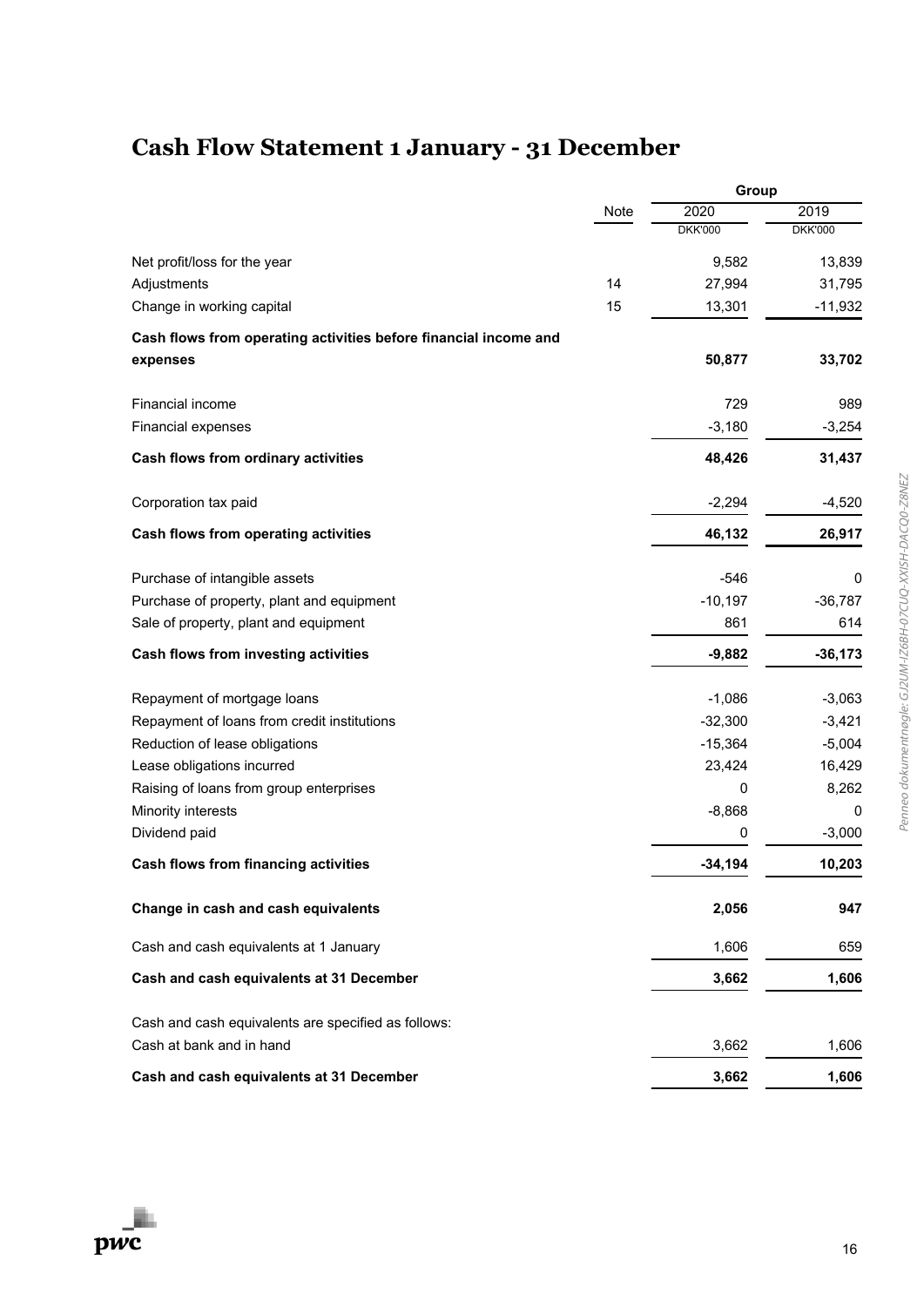|                                      |                |                | <b>Parent Company</b> |                |  |
|--------------------------------------|----------------|----------------|-----------------------|----------------|--|
|                                      | 2020           | 2019           | 2020                  | 2019           |  |
| <b>Staff</b>                         | <b>DKK'000</b> | <b>DKK'000</b> | <b>DKK'000</b>        | <b>DKK'000</b> |  |
| <b>Wages and Salaries</b>            | 52,009         | 61,372         | 45,160                | 55,086         |  |
| Pensions                             | 3,752          | 4,265          | 3,752                 | 4,265          |  |
| Other social security expenses       | 2,327          | 3,169          | 1,310                 | 1,183          |  |
|                                      | 58,088         | 68,806         | 50,222                | 60,534         |  |
| Including remuneration to the        |                |                |                       |                |  |
| Executive and Supervisory Boards of: |                |                |                       |                |  |
| <b>Executive Board</b>               | 1,717          |                | 1,717                 |                |  |
| <b>Supervisory Board</b>             | 255            |                | 255                   |                |  |
|                                      | 1,972          |                | 1,972                 |                |  |
| Average number of employees          | 167            | 181            | 115                   | 129            |  |
|                                      |                |                | Group                 |                |  |

Due to only having one member of the Executive Board in 2019, the exemption rule at ÅRL §98b, stk. 3 has been used. Only showing the compounded renumeration of the Executive and Supervisory Board as TDKK 1.697 for both parrent company and the consolidated concern.

|              |                                                                         | <b>Parent Company</b> |                |  |
|--------------|-------------------------------------------------------------------------|-----------------------|----------------|--|
|              |                                                                         | 2020                  | 2019           |  |
| $\mathbf{2}$ | Income from investments in subsidiaries                                 | <b>DKK'000</b>        | <b>DKK'000</b> |  |
|              | Share of profits of subsidiaries                                        | 3,862                 | 1.522          |  |
|              | Change in intercompany profit on inventories purchased within the Group | $-326$                | 104            |  |
|              |                                                                         | 3,536                 | 1.626          |  |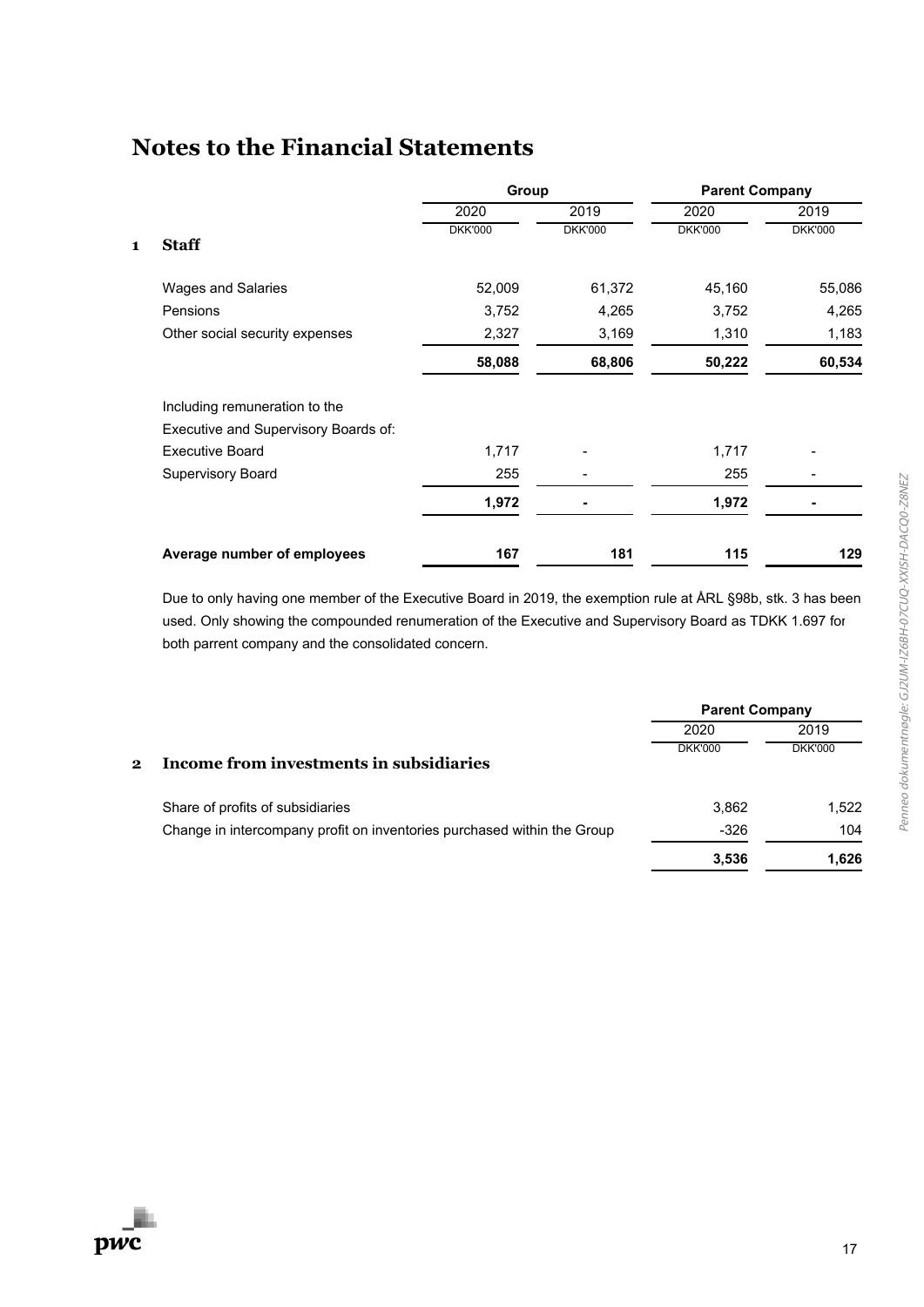|   |                              | Group          |                | <b>Parent Company</b> |                |
|---|------------------------------|----------------|----------------|-----------------------|----------------|
|   |                              | 2020           | 2019           | 2020                  | 2019           |
| 3 | <b>Financial income</b>      | <b>DKK'000</b> | <b>DKK'000</b> | <b>DKK'000</b>        | <b>DKK'000</b> |
|   | Interest received from group |                |                |                       |                |
|   | enterprises                  | 177            | 201            | 742                   | 371            |
|   | Other financial income       |                | 2              | 0                     | 1              |
|   | Exchange adjustments         | 545            | 786            | 545                   | 785            |
|   |                              | 729            | 989            | 1,287                 | 1,157          |
|   |                              |                |                |                       |                |

### **4 Financial expenses**

|                                    | 3.178 | 3.254 | 2.285 | 2.459 |
|------------------------------------|-------|-------|-------|-------|
| Exchange adjustments, expenses     | 1.107 | 681   | 376   | 579   |
| Other financial expenses           | 2.061 | 2.573 | 1.899 | 1.880 |
| Interest paid to group enterprises | 10    |       | 10    |       |

|   |                                 | Group          |                | <b>Parent Company</b> |                |
|---|---------------------------------|----------------|----------------|-----------------------|----------------|
|   |                                 | 2020           | 2019           | 2020                  | 2019           |
| 5 | Tax on profit/loss for the year | <b>DKK'000</b> | <b>DKK'000</b> | <b>DKK'000</b>        | <b>DKK'000</b> |
|   | Current tax for the year        | 3.272          | 4.411          | 1,588                 | 3,735          |
|   | Deferred tax for the year       | $-27$          | $-356$         | 53                    | $-384$         |
|   |                                 | 3,245          | 4,055          | 1,641                 | 3,351          |
|   | which breaks down as follows:   |                |                |                       |                |
|   | Tax on profit/loss for the year | 3.229          | 4.055          | 1,625                 | 3,351          |
|   | Tax on changes in equity        | 16             | 0              | 16                    | $\Omega$       |
|   |                                 | 3,245          | 4,055          | 1,641                 | 3,351          |

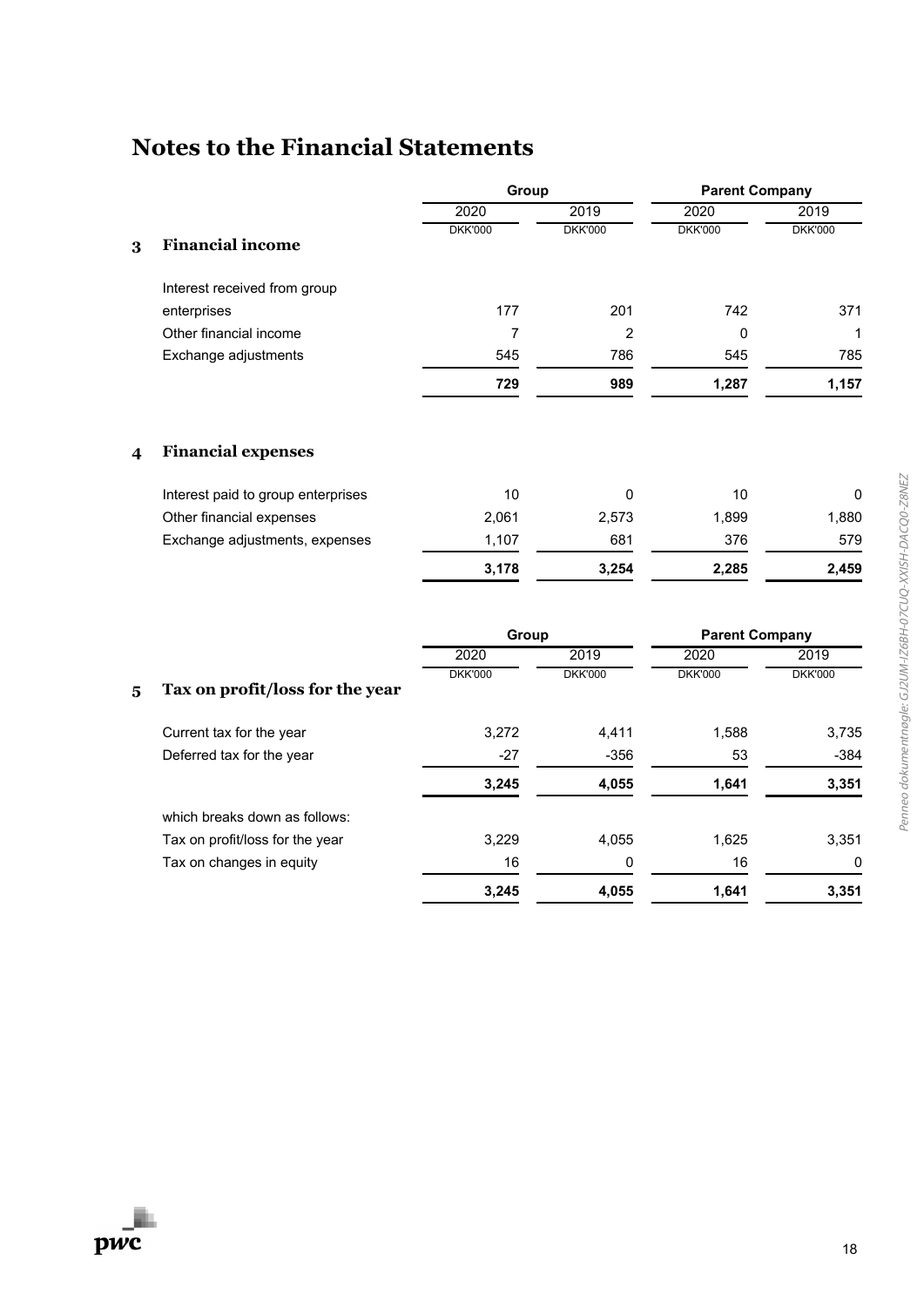### **6 Intangible assets**

**Group**

|                                                   | Acquired<br>licenses       |
|---------------------------------------------------|----------------------------|
|                                                   | <b>DKK'000</b>             |
| Cost at 1 January                                 | 4,959                      |
| Additions for the year                            | 546                        |
| Cost at 31 December                               | 5,505                      |
| Impairment losses and amortisation at 1 January   | 2,964                      |
| Amortisation for the year                         | 804                        |
| Impairment losses and amortisation at 31 December | 3,768                      |
| <b>Carrying amount at 31 December</b>             | 1,737                      |
| Amortised over                                    | 3 years                    |
| <b>Parent Company</b>                             |                            |
|                                                   | Acquired                   |
|                                                   | licenses<br><b>DKK'000</b> |
| Cost at 1 January                                 | 4,959                      |
| Additions for the year                            | 546                        |
| Cost at 31 December                               | 5,505                      |
| Impairment losses and amortisation at 1 January   | 2,964                      |
| Amortisation for the year                         | 804                        |
| Impairment losses and amortisation at 31 December | 3,768                      |
| <b>Carrying amount at 31 December</b>             | 1,737                      |
| Amortised over                                    | 3 years                    |
|                                                   |                            |

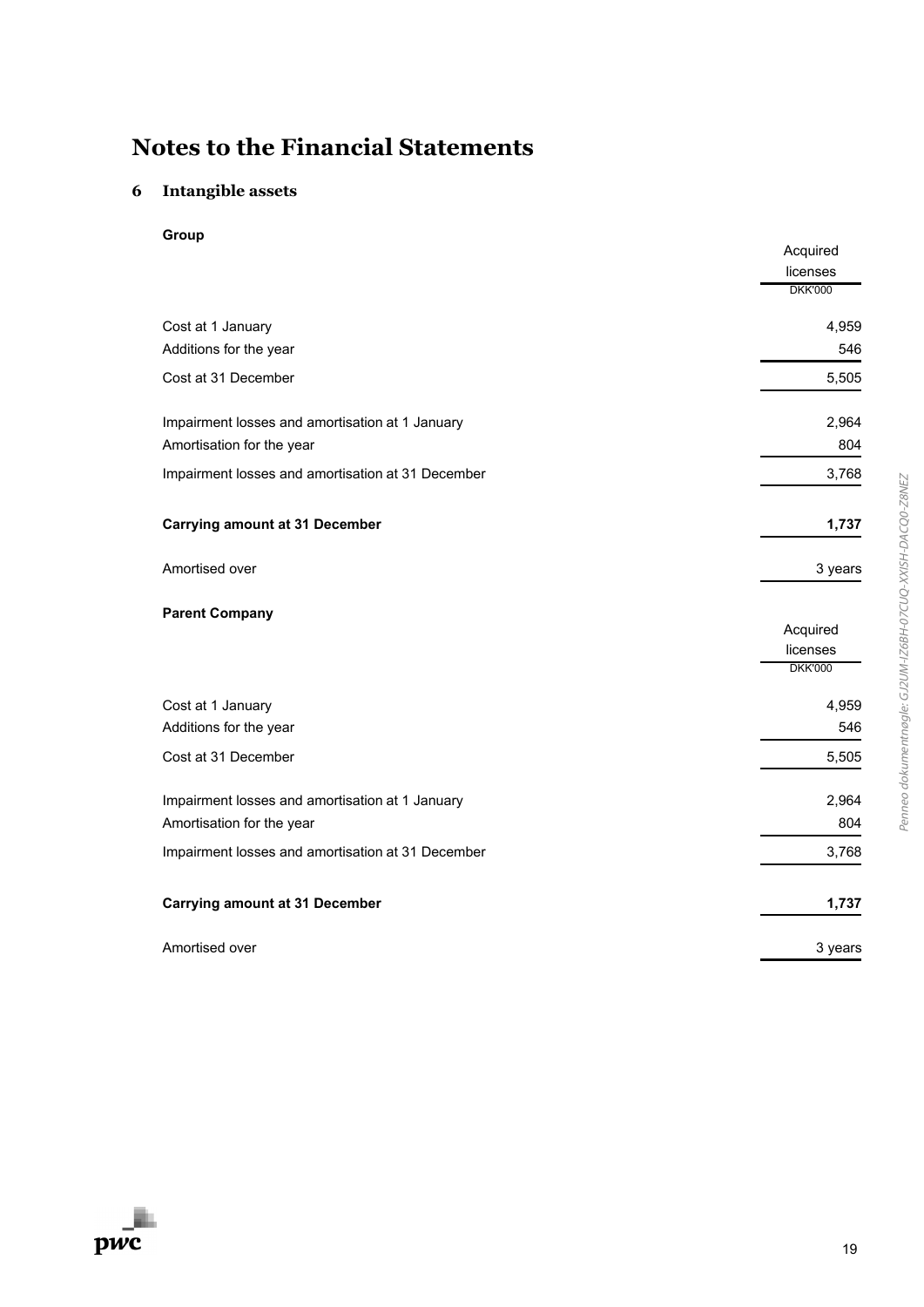### **7 Property, plant and equipment**

**Group**

|                                            |                | Other fixtures |                |                 |                |
|--------------------------------------------|----------------|----------------|----------------|-----------------|----------------|
|                                            |                | and fittings,  |                | Property, plant |                |
|                                            | Plant and      | tools and      | Leasehold      | and equipment   |                |
|                                            | machinery      | equipment      | improvements   | in progress     | Total          |
|                                            | <b>DKK'000</b> | <b>DKK'000</b> | <b>DKK'000</b> | <b>DKK'000</b>  | <b>DKK'000</b> |
| Cost at 1 January                          | 336,018        | 8,085          | 22,629         | 20,569          | 387,301        |
| Exchange adjustment                        | $-1,796$       | 0              | $-124$         | $\Omega$        | $-1,920$       |
| Additions for the year                     | 7,180          | 2,756          | 261            | $\Omega$        | 10,197         |
| Disposals for the year                     | $-3,477$       | $-2,202$       | $-5,607$       | 0               | $-11,286$      |
| Transfers for the year                     | 19,029         | $\pmb{0}$      | 0              | $-19,029$       | $\mathbf 0$    |
| Cost at 31 December                        | 356,954        | 8,639          | 17,159         | 1,540           | 384,292        |
| Impairment losses and depreciation at 1    |                |                |                |                 |                |
| January                                    | 241,669        | 5,336          | 17,457         | $\mathbf 0$     | 264,462        |
| Exchange adjustment                        | $-1,141$       | 0              | $-104$         | $\Omega$        | $-1,245$       |
| Depreciation for the year                  | 18,559         | 1,595          | 1,567          | 0               | 21,721         |
| Reversal of impairment and depreciation of |                |                |                |                 |                |
| sold assets                                | $-3,398$       | $-1,432$       | $-5,607$       | $\pmb{0}$       | $-10,437$      |
| Impairment losses and depreciation at 31   |                |                |                |                 |                |
| December                                   | 255,689        | 5,499          | 13,313         | 0               | 274,501        |
| <b>Carrying amount at 31 December</b>      | 101,265        | 3,140          | 3,846          | 1,540           | 109,791        |
| Depreciated over                           | 3-15 years     | 3-5 years      | 3-10 years     |                 |                |
| Including assets under finance leases      |                |                |                |                 |                |
| amounting to                               | 75,976         | 2,025          | 2,069          | 1,512           | 81,582         |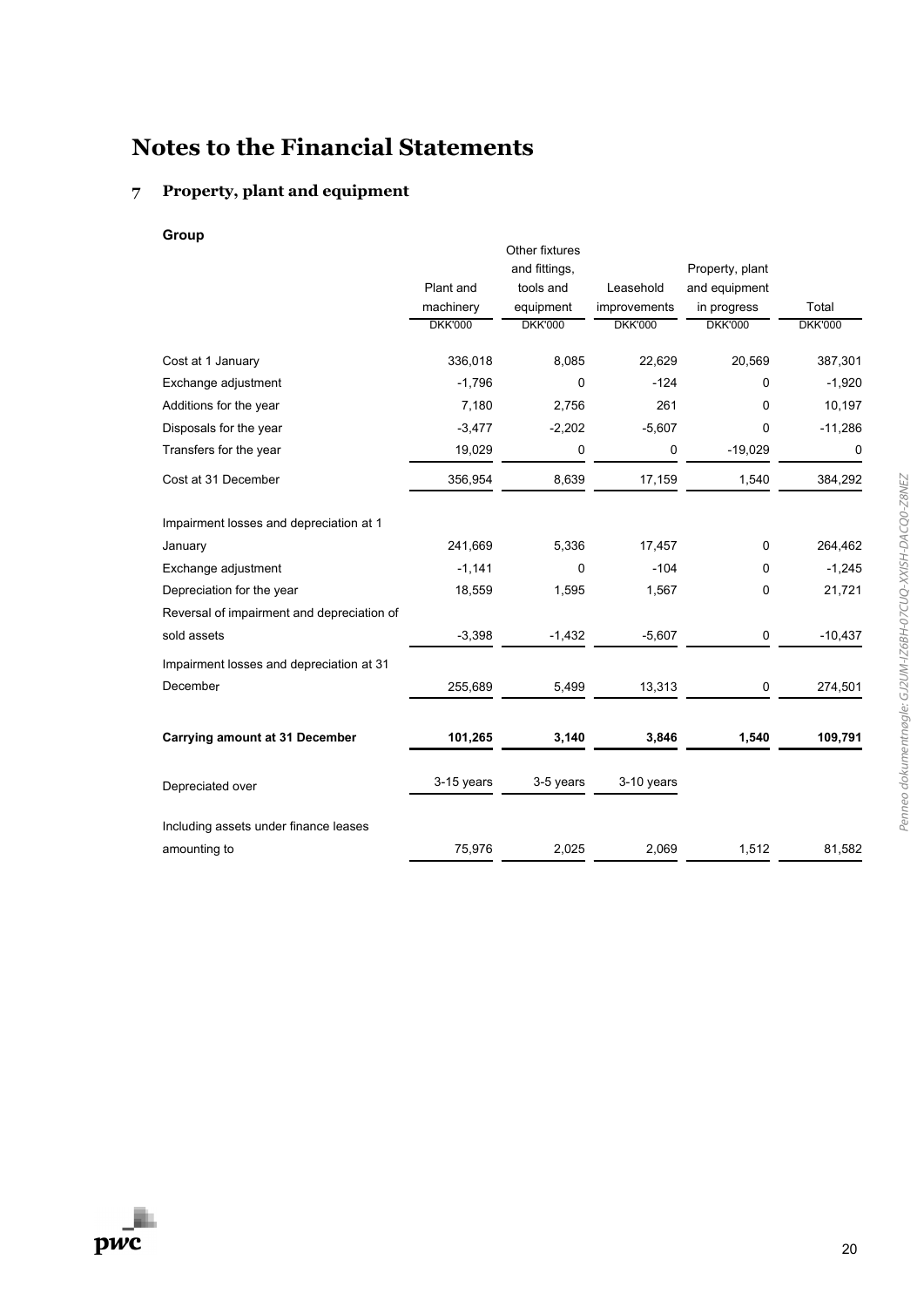### **7 Property, plant and equipment** (continued)

### **Parent Company**

|                                            |                | Other fixtures |                |                 |                |
|--------------------------------------------|----------------|----------------|----------------|-----------------|----------------|
|                                            |                | and fittings,  |                | Property, plant |                |
|                                            | Plant and      | tools and      | Leasehold      | and equipment   |                |
|                                            | machinery      | equipment      | improvements   | in progress     | Total          |
|                                            | <b>DKK'000</b> | <b>DKK'000</b> | <b>DKK'000</b> | <b>DKK'000</b>  | <b>DKK'000</b> |
| Cost at 1 January                          | 272,680        | 8,085          | 18,272         | 20,569          | 319,606        |
| Additions for the year                     | 6,465          | 2,756          | 261            | 0               | 9,482          |
| Disposals for the year                     | $-3,081$       | $-2,202$       | $-5,607$       | 0               | $-10,890$      |
| Transfers for the year                     | 19,029         | 0              | 0              | $-19,029$       | 0              |
| Kostpris at 31 December                    | 295,093        | 8,639          | 12,926         | 1,540           | 318,198        |
| Impairment losses and depreciation at 1    |                |                |                |                 |                |
| January                                    | 201,438        | 5,336          | 13,801         | $\mathbf 0$     | 220,575        |
| Depreciation for the year                  | 13,655         | 1,595          | 1,182          | 0               | 16,432         |
| Reversal of impairment and depreciation of |                |                |                |                 |                |
| sold assets                                | $-3,042$       | $-1,432$       | $-5,607$       | 0               | $-10,081$      |
| Impairment losses and depreciation at 31   |                |                |                |                 |                |
| December                                   | 212,051        | 5,499          | 9,376          | 0               | 226,926        |
| <b>Carrying amount at 31 December</b>      | 83,042         | 3,140          | 3,550          | 1,540           | 91,272         |
| Depreciated over                           | 3-15 years     | 3-5 years      | 3-10 years     |                 |                |
| Including assets under finance leases      |                |                |                |                 |                |
| amounting to                               | 75,976         | 2,025          | 2,069          | 1,512           | 81,582         |
|                                            |                |                |                |                 |                |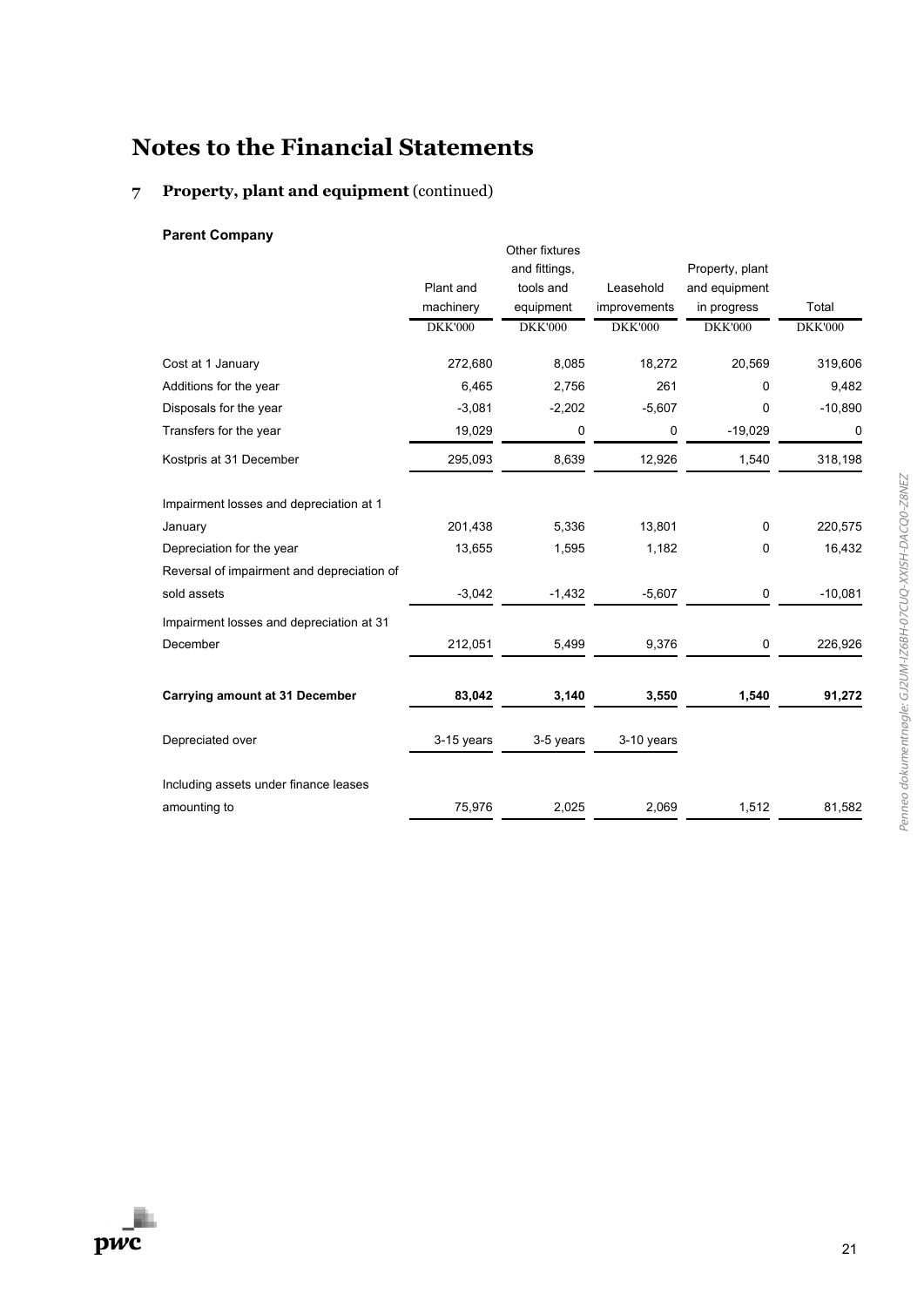|   |                                              | <b>Parent Company</b> |                |
|---|----------------------------------------------|-----------------------|----------------|
|   |                                              | 2020                  | 2019           |
| 8 | <b>Investments in subsidiaries</b>           | <b>DKK'000</b>        | <b>DKK'000</b> |
|   | Cost at 1 January                            | 16,308                | 16,308         |
|   | Additions for the year                       | 8,868                 | 0              |
|   | Cost at 31 December                          | 25,176                | 16,308         |
|   | Value adjustments at 1 January               | 11,160                | 9,392          |
|   | Exchange adjustment                          | $-253$                | 142            |
|   | Net profit/loss for the year                 | 3,862                 | 1,523          |
|   | Revaluations for the year, net               | 241                   | $\Omega$       |
|   | Change in intercompany profit on inventories | $-326$                | 103            |
|   | Other adjustments                            | $-35$                 | 0              |
|   | Value adjustments at 31 December             | 14,649                | 11,160         |
|   | <b>Carrying amount at 31 December</b>        | 39,825                | 27,468         |

Investments in subsidiaries are specified as follows:

|                                   | Place of                        |                    | Votes and |
|-----------------------------------|---------------------------------|--------------------|-----------|
| Name                              | registered office Share capital |                    | ownership |
| Niebuhr Limited                   | Hong Kong                       | <b>TUSD 4.612</b>  | 100%      |
| Niebuhr Gears (Tianjin) Co., Ltd. | China                           | <b>TCNY 34.137</b> | 100%      |

Niebuhr Limited, Hong Kong, holds all the shares in the Chinese company, Niebuhr Gears (Tianjin) Co., Ltd.

### **9 Other fixed asset investments**

|                                       | Group              |                | <b>Parent Company</b> |                |
|---------------------------------------|--------------------|----------------|-----------------------|----------------|
|                                       | <b>Receivables</b> |                | Receivables           |                |
|                                       | from group         | Other          | from group            | Other          |
|                                       | enterprises        | investments    | enterprises           | investments    |
|                                       | <b>DKK'000</b>     | <b>DKK'000</b> | <b>DKK'000</b>        | <b>DKK'000</b> |
| Cost at 1 January                     | 700                | 300            | 700                   | 300            |
| Additions for the year                | 40                 | 0              | 40                    | $\mathbf{0}$   |
| Cost at 31 December                   | 740                | 300            | 740                   | 300            |
| <b>Carrying amount at 31 December</b> | 740                | 300            | 740                   | 300            |

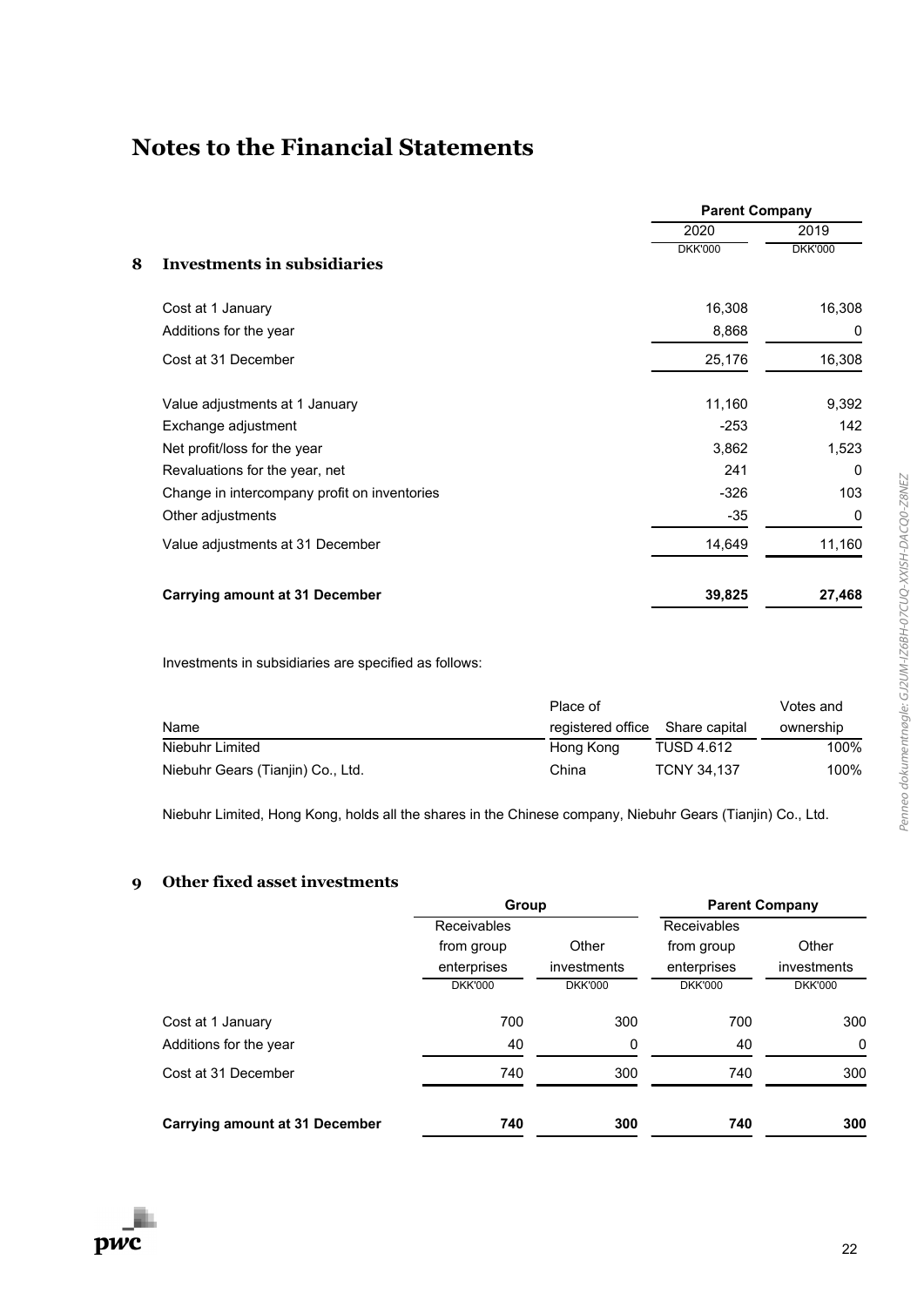#### **10 Prepayments**

Prepayments consist of prepaid expenses concerning rawmateriales, rent, insurance premiums, subscriptions and interest as well as fair value adjustments of derivative financial instruments with a postitive fair value.

|    |                                                                             | Group          |                | <b>Parent Company</b> |                |
|----|-----------------------------------------------------------------------------|----------------|----------------|-----------------------|----------------|
|    |                                                                             | 2020           | 2019           | 2020                  | 2019           |
| 11 | Distribution of profit                                                      | <b>DKK'000</b> | <b>DKK'000</b> | <b>DKK'000</b>        | <b>DKK'000</b> |
|    | Proposed dividend for the year                                              | 10,000         | $\Omega$       | 10,000                | 0              |
|    | Reserve for net revaluation under the                                       |                |                |                       |                |
|    | equity method                                                               | 0              | $\mathbf 0$    | 3,536                 | 1,626          |
|    | Minority interests' share of net                                            |                |                |                       |                |
|    | profit/loss of subsidiaries                                                 | 500            | 507            | 0                     | 0              |
|    | Retained earnings                                                           | $-918$         | 13,332         | $-4,454$              | 11,707         |
|    |                                                                             | 9,582          | 13,839         | 9,082                 | 13,333         |
|    |                                                                             | Group          |                | <b>Parent Company</b> |                |
|    |                                                                             | 2020           | 2019           | 2020                  | 2019           |
| 12 | Provision for deferred tax                                                  | <b>DKK'000</b> | <b>DKK'000</b> | <b>DKK'000</b>        | <b>DKK'000</b> |
|    | Provision for deferred tax at 1 January<br>Amounts recognised in the income | 1,700          | 2,047          | 1,753                 | 2,137          |
|    | statement for the year<br>Amounts recognised in equity for the              | $-27$          | $-356$         | 53                    | $-384$         |
|    | year                                                                        | 16             | 9              | 15                    | $\mathbf 0$    |
|    | Provision for deferred tax at 31                                            |                |                |                       |                |
|    | <b>December</b>                                                             | 1,689          | 1,700          | 1,821                 | 1,753          |

Provisions regarding deferred tax comprise deferred tax relating to intangible assets, property, plant and equipment indirect production overheads regarding inventories, debtors and lease obligations.

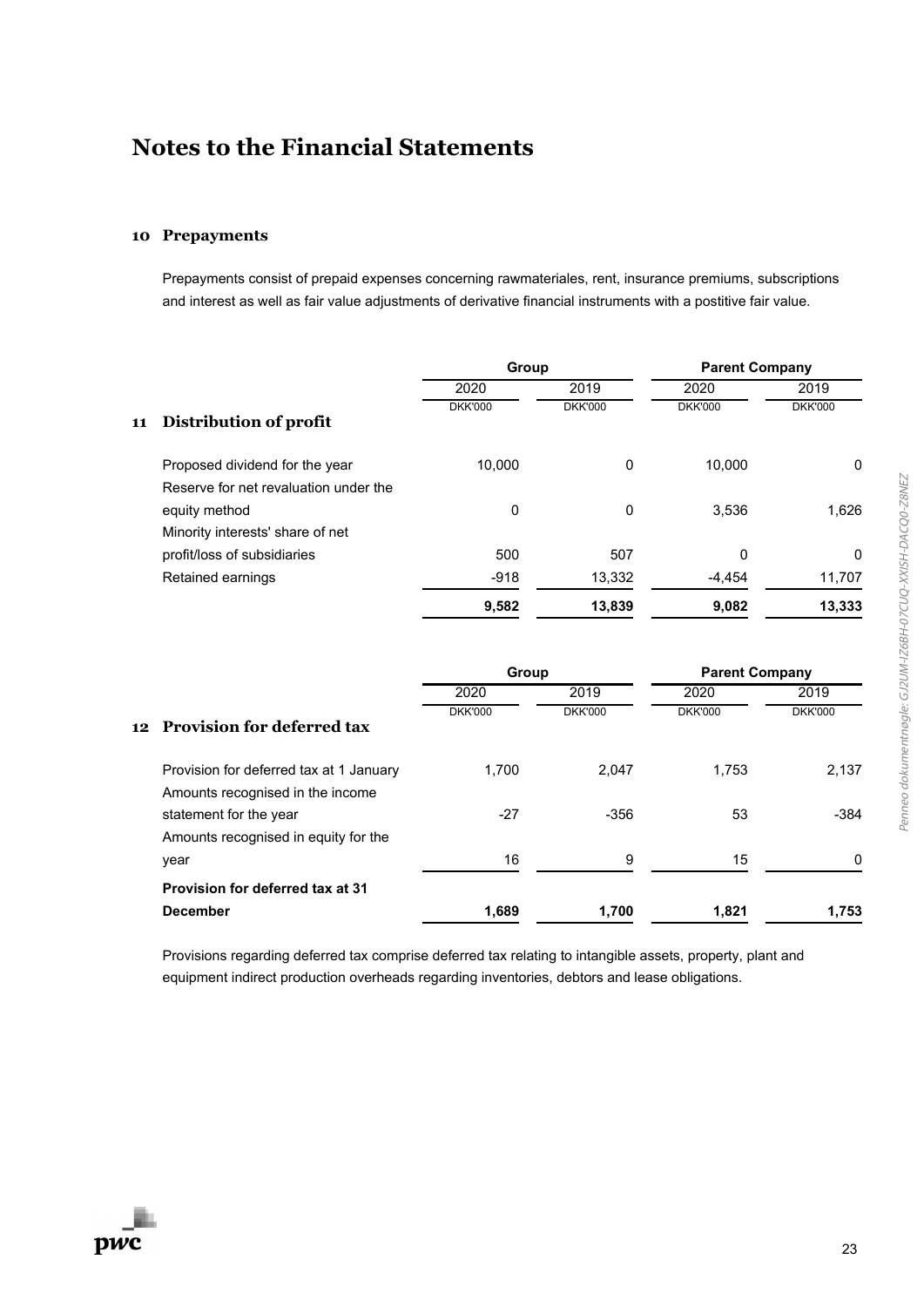### **13 Long-term debt**

Payments due within 1 year are recognised in short-term debt. Other debt is recognised in long-term debt.

The debt falls due for payment as specified below:

|                       | Group          |                | <b>Parent Company</b> |                |
|-----------------------|----------------|----------------|-----------------------|----------------|
|                       | 2020           | 2019           | 2020                  | 2019           |
| Lease obligations     | <b>DKK'000</b> | <b>DKK'000</b> | <b>DKK'000</b>        | <b>DKK'000</b> |
| After 5 years         | 10,913         | 17,672         | 10,913                | 17,672         |
| Between 1 and 5 years | 56,540         | 46,401         | 56,540                | 46,401         |
| Long-term part        | 67,453         | 64,073         | 67,453                | 64,073         |
| Within 1 year         | 17,266         | 12,584         | 17,266                | 12,584         |
|                       | 84,719         | 76,657         | 84,719                | 76,657         |

|    |                                                                        | Group          |                |
|----|------------------------------------------------------------------------|----------------|----------------|
|    |                                                                        | 2020           | 2019           |
| 14 | Cash flow statement - adjustments                                      | <b>DKK'000</b> | <b>DKK'000</b> |
|    | Financial income                                                       | $-729$         | -989           |
|    | Financial expenses                                                     | 3,178          | 3.254          |
|    | Depreciation, amortisation and impairment losses, including losses and |                |                |
|    | gains on sales                                                         | 22,526         | 25,452         |
|    | Tax on profit/loss for the year                                        | 3,229          | 4,055          |
|    | Other adjustments                                                      | $-210$         | 23             |
|    |                                                                        | 27,994         | 31,795         |

#### **15 Cash flow statement - change in working capital**

|                                               | 13.301 | -11,932   |
|-----------------------------------------------|--------|-----------|
| Fair value adjustments of hedging instruments | 71     | 0         |
| Change in trade payables, etc.                | 4.355  | $-29.915$ |
| Change in receivables                         | $-492$ | 17.134    |
| Change in inventories                         | 9.367  | 849       |
|                                               |        |           |

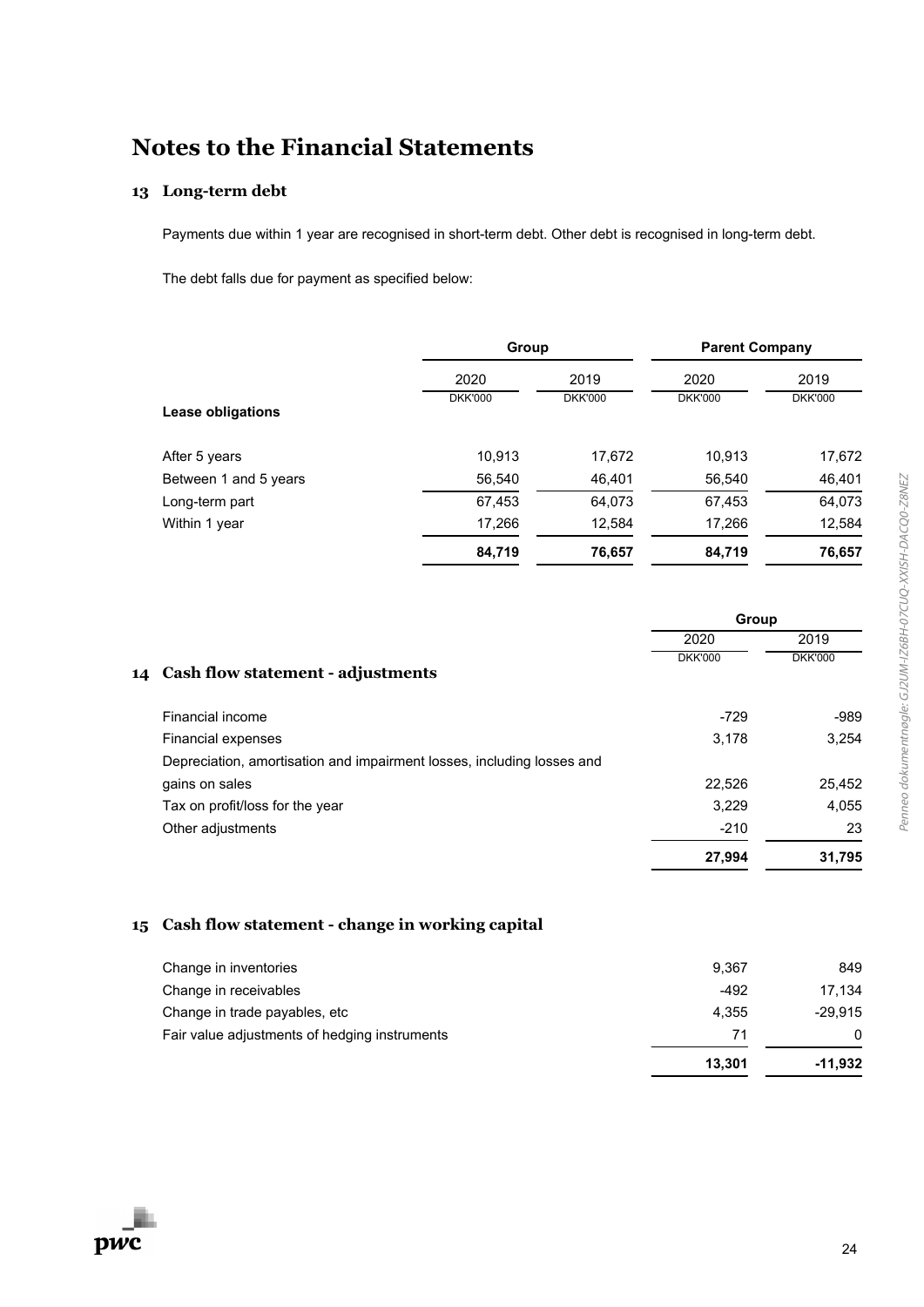|    |                                                                                                 | Group          |                | <b>Parent Company</b> |                |
|----|-------------------------------------------------------------------------------------------------|----------------|----------------|-----------------------|----------------|
|    |                                                                                                 | 2020           | 2019           | 2020                  | 2019           |
|    |                                                                                                 | <b>DKK'000</b> | <b>DKK'000</b> | <b>DKK'000</b>        | <b>DKK'000</b> |
| 16 | Contingent assets, liabilities and other financial obligations                                  |                |                |                       |                |
|    | <b>Charges and security</b>                                                                     |                |                |                       |                |
|    | The following assets have been provided as collateral vis-à-vis the Group's banks:              |                |                |                       |                |
|    | Lease assets are pledged as collateral                                                          |                |                |                       |                |
|    | for lease obligations                                                                           | 81,582         | 78,842         | 81,582                | 78,842         |
|    | The following assets have been placed as security with Handelsbanken (China):                   |                |                |                       |                |
|    | Machinery with carrying amount of                                                               | 0              | 4,085          | 0                     | 0              |
|    | The security has been cancelled during 2020 due to end of engagement with Handelsbanken (China) |                |                |                       |                |
|    | <b>Contingent liabilities</b>                                                                   |                |                |                       |                |
|    | <b>Operating leases</b>                                                                         |                |                |                       |                |

The Company has entered into operating leases representing the following amounts remaining terms in 24-27 months with an average monthly payment of TDKK 284, totalling TDKK 6.918. Includes rent of property.

In addition the Company and the Group have entered into finance leases, which have been recognised in the balance sheet: see note 7.

The Group has entered into leases with a remaining term of 148 months with an average monthly lease payment of TDKK 66, totalling TDKK 9.709. Includes rent of property.

The Company has provided absolute guarantee for a Group entity.

**Notes to the Financial Statements**

The group companies are jointly and severally liable for tax on the jointly taxed incomes etc of the Group. The total amount of corporation tax payable is disclosed in the Annual Report of Rasmus Investments ApS, which is the management company of the joint taxation purposes. Moreover, the group companies are jointly and severally liable for Danish withholding taxes by way of dividend tax, tax on royalty payments and tax on unearned income. Any subsequent adjustments of corporation taxes and withholding taxes may increase the Company's liability.

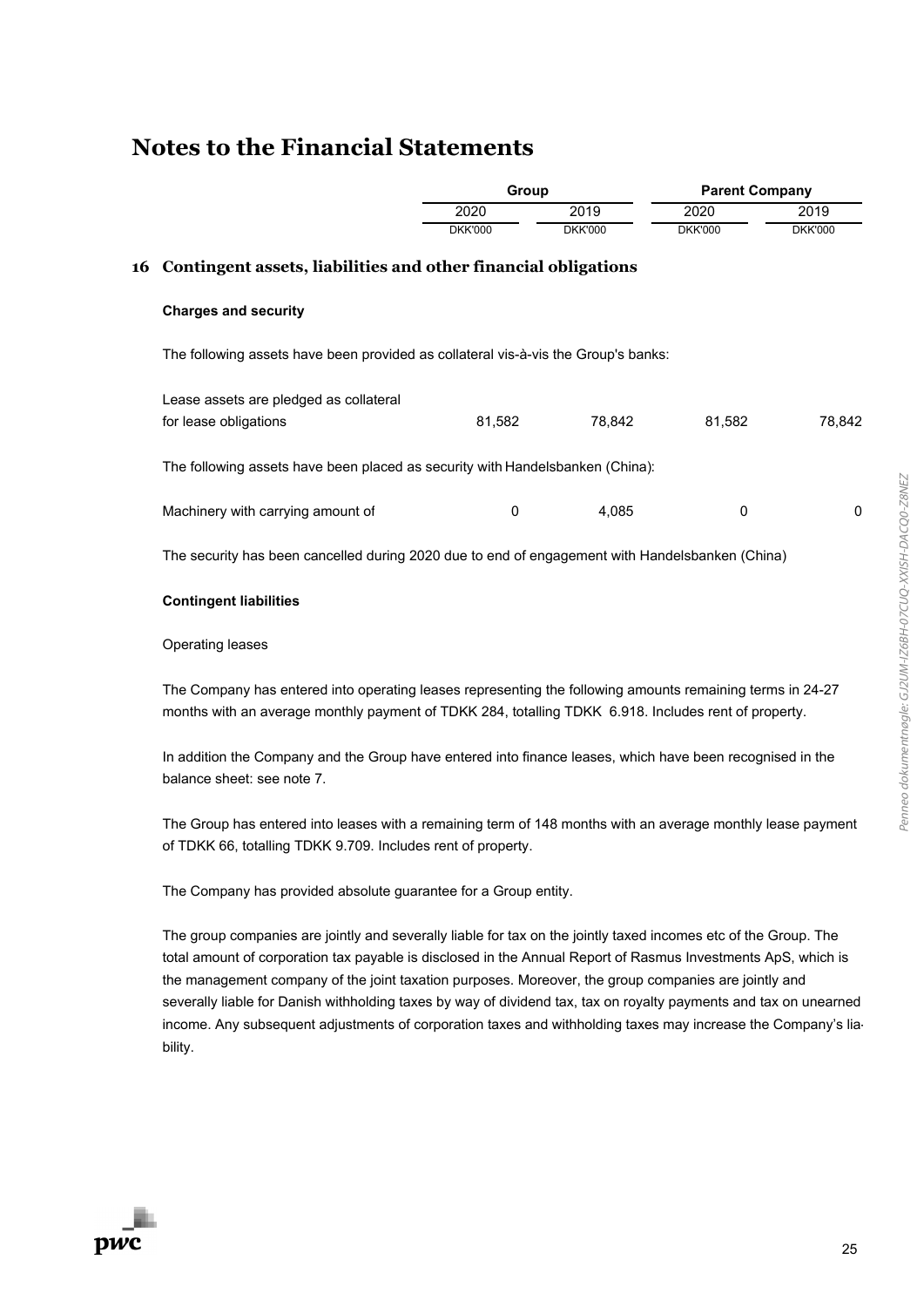#### **17 Related parties**

**Basis**

#### **Controlling interest**

Rasmus Holding ApS, Ikast **Parent Company** Rasmus Investments ApS, Ikast National Annual Muslimate parent company Rasmus Niebuhr, Ikast Main shareholder

#### **Transactions**

The Company has chosen only to disclose transactions which have not been made on an arm's length basis in accordance with section 98(c)(7) of the Danish Financial Statements Act.

There are no transactions to disclose.

#### **Consolidated Financial Statements**

The company is included in the consolidated report of the parent company Rasmus Investments ApS, Denmark.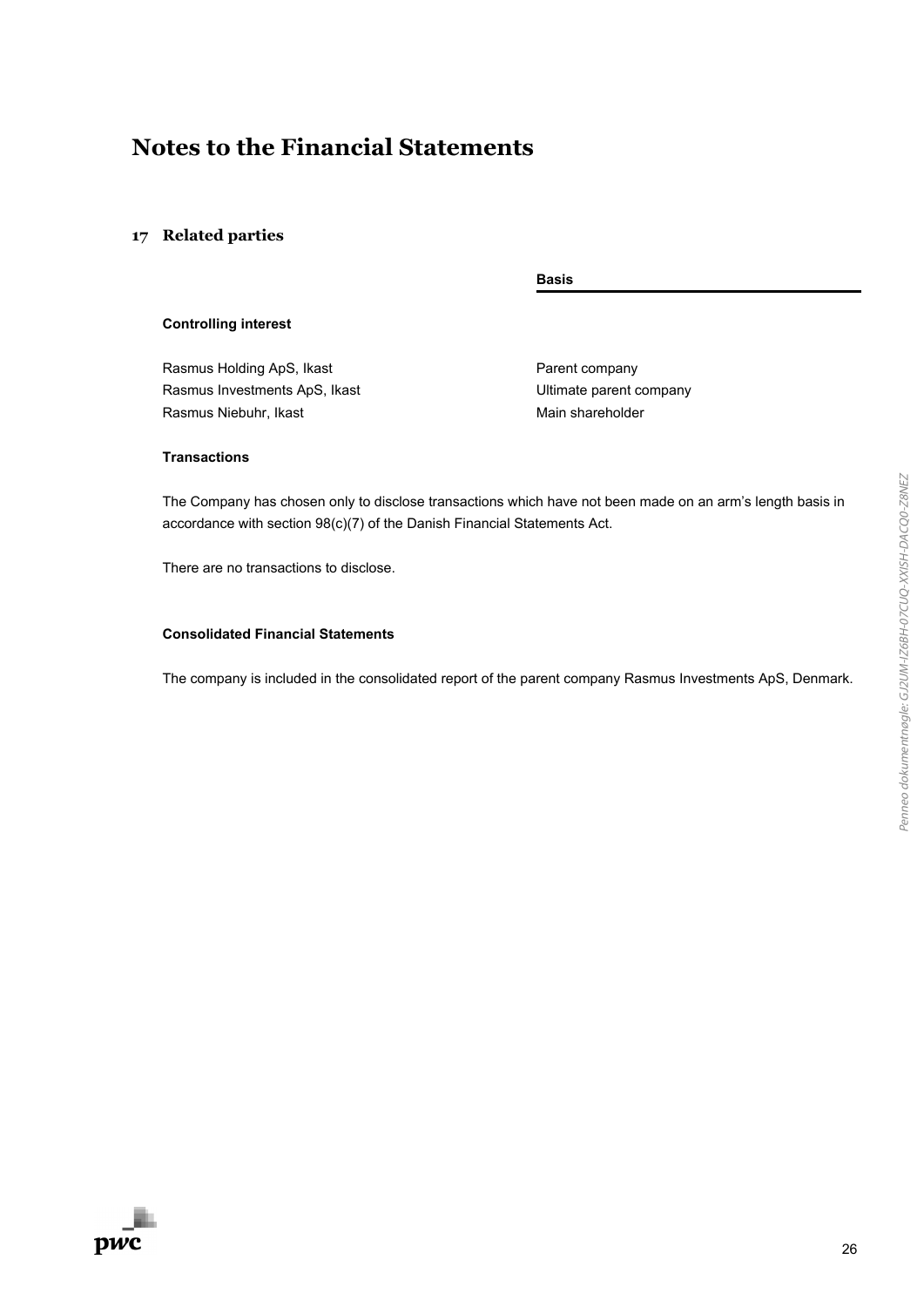### **18 Accounting Policies**

The Annual Report of Niebuhr Gears A/S for 2020 has been prepared in accordance with the provisions of the Danish Financial Statements Act applying to medium-sized enterprises of reporting class C.

The accounting policies applied remain unchanged from last year.

The Consolidated and Parent Company Financial Statements for 2020 are presented in DKK'000.

### **Recognition and measurement**

Revenues are recognised in the income statement as earned. Furthermore, value adjustments of financial assets and liabilities measured at fair value or amortised cost are recognised. Moreover, all expenses incurred to achieve the earnings for the year are recognised in the income statement, including depreciation, amortisation, impairment losses and provisions as well as reversals due to changed accounting estimates of amounts that have previously been recognised in the income statement.

Assets are recognised in the balance sheet when it is probable that future economic benefits attributable to the asset will flow to the Company, and the value of the asset can be measured reliably.

Liabilities are recognised in the balance sheet when it is probable that future economic benefits will flow out of the Company, and the value of the liability can be measured reliably.

Assets and liabilities are initially measured at cost. Subsequently, assets and liabilities are measured as described for each item below.

### **Basis of consolidation**

The Consolidated Financial Statements comprise the Parent Company, Niebuhr Gears A/S, and subsidiaries in which the Parent Company directly or indirectly holds more than 50% of the votes or in which the Parent Company, through share ownership or otherwise, exercises control. Enterprises in which the Group holds between 20% and 50% of the votes and exercises significant influence but not control are classified as associates.

On consolidation, items of a uniform nature are combined. Elimination is made of intercompany income and expenses, shareholdings, dividends and accounts as well as of realised and unrealised profits and losses on transactions between the consolidated enterprises.

The Parent Company's investments in the consolidated subsidiaries are set off against the Parent Company's share of the net asset value of subsidiaries stated at the time of consolidation.

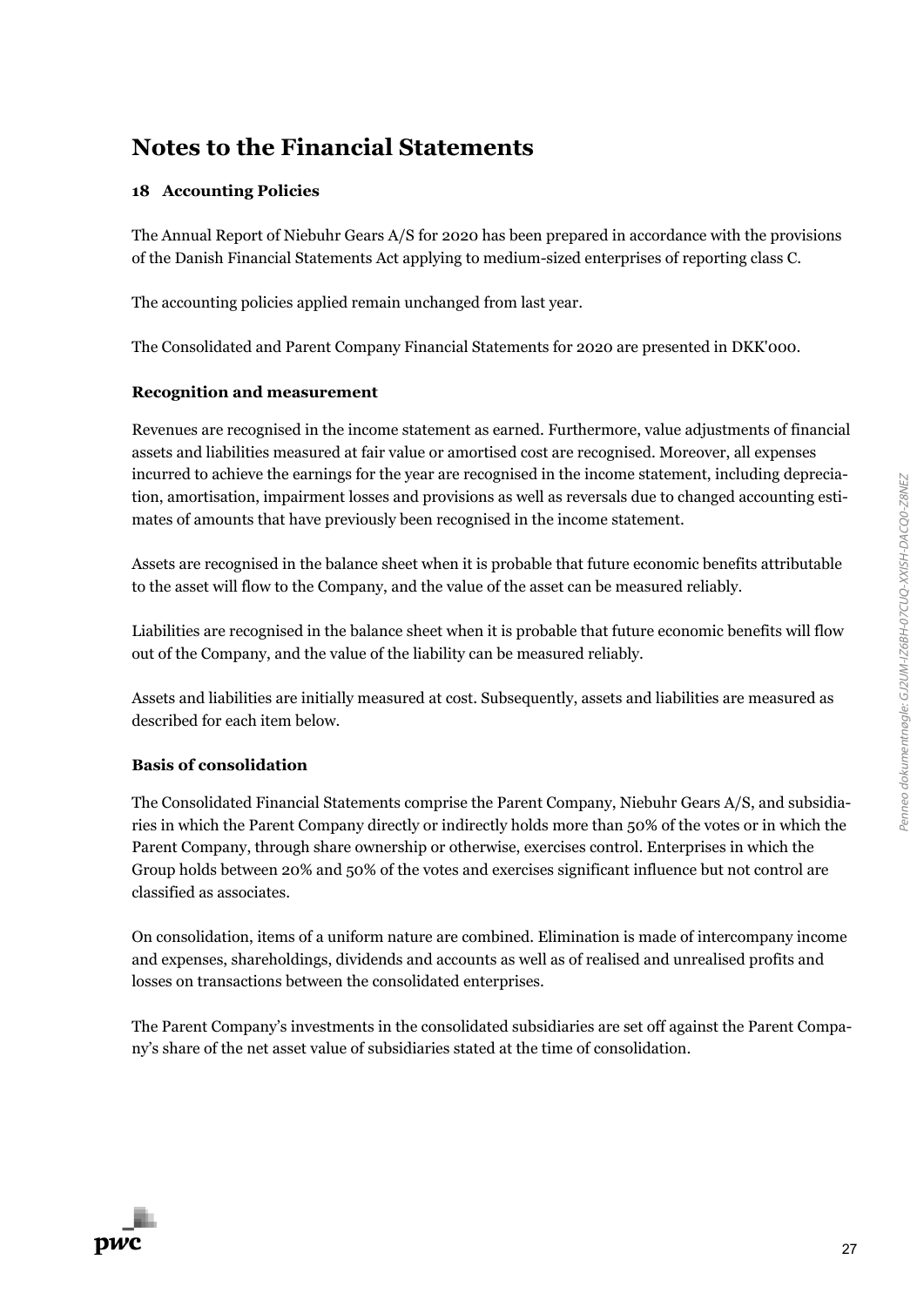### **18 Accounting Policies** (continued)

#### **Minority interests**

Minority interests form part of the Group's total equity. Upon distribution of net profit, net profit is broken down on the share attributable to minority interests and the share attributable to the shareholders of the Parent Company. Minority interests are recognised on the basis of a remeasurement of acquired assets and liabilities to fair value at the time of acquisition of subsidiaries.

### *Business acquisitions carried through on or after 1 July 2018*

Minority interests are initially measured at their proportionate share of the fair value of the acquired entity's identifiable net assets. In this way, only goodwill related to the Parent Company's share of the entity acquired is recognised.

On subsequent changes to minority interests where the Group retains control of the subsidiary, the consideration is recognised directly in equity.

#### **Leases**

Leases in terms of which the Group assumes substantially all the risks and rewards of ownership (finance leases) are recognised in the balance sheet at the lower of the fair value of the leased asset and the net present value of the lease payments computed by applying the interest rate implicit in the lease or an alternative borrowing rate as the discount rate. Assets acquired under finance leases are depreciated and written down for impairment under the same policy as determined for the other fixed assets of the Group.

The remaining lease obligation is capitalised and recognised in the balance sheet under debt, and the interest element on the lease payments is charged over the lease term to the income statement.

All other leases are considered operating leases. Payments made under operating leases are recognised in the income statement on a straight-line basis over the lease term.

#### **Translation policies**

Transactions in foreign currencies are translated at the exchange rates at the dates of transaction. Exchange differences arising due to differences between the transaction date rates and the rates at the dates of payment are recognised in financial income and expenses in the income statement. Where foreign exchange transactions are considered hedging of future cash flows, the value adjustments are recognised directly in equity.

Receivables, payables and other monetary items in foreign currencies that have not been settled at the balance sheet date are translated at the exchange rates at the balance sheet date. Any differences between the exchange rates at the balance sheet date and the rates at the time when the receivable or the

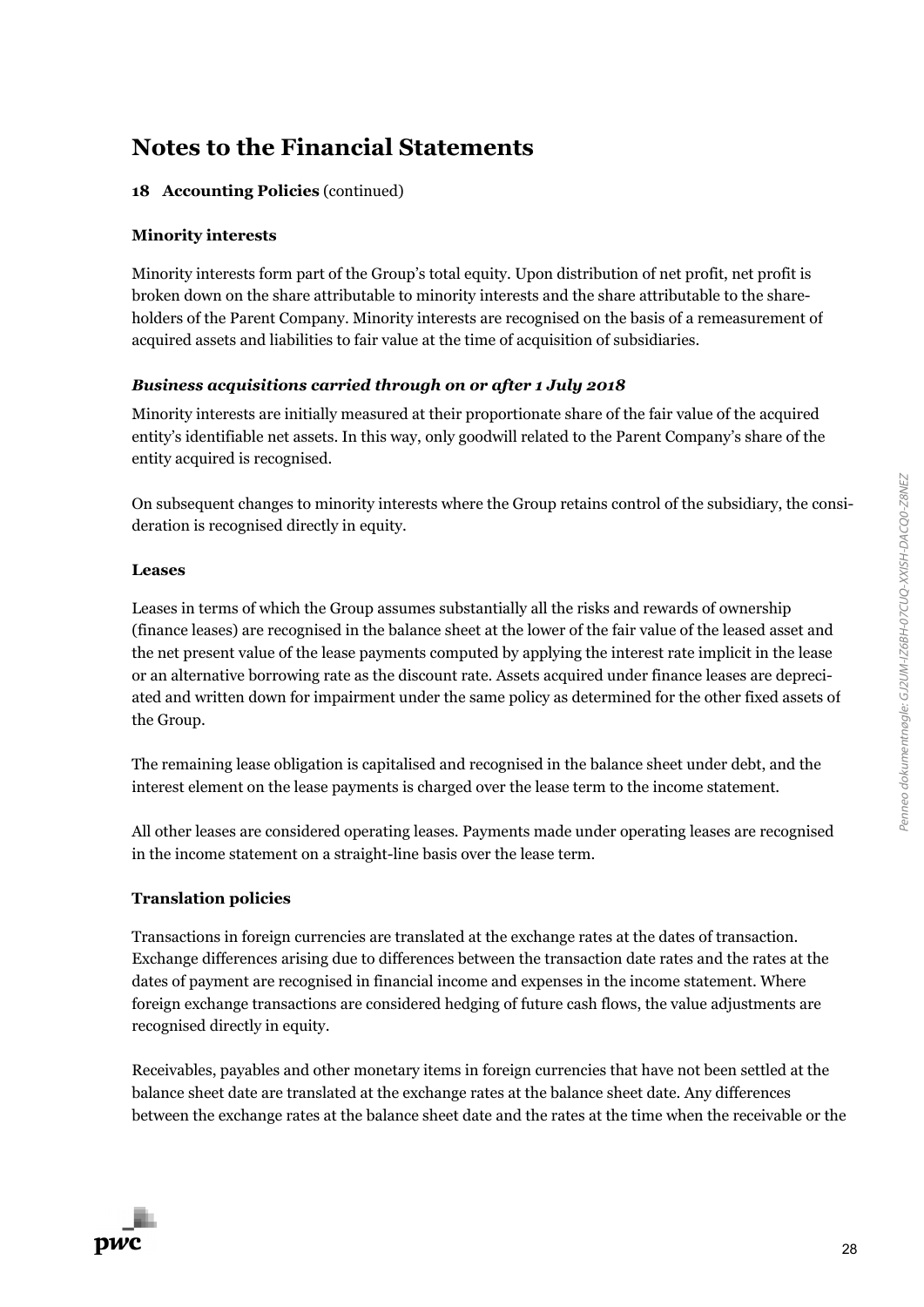### **18 Accounting Policies** (continued)

debt arose are recognised in financial income and expenses in the income statement.

Fixed assets acquired in foreign currencies are measured at the transaction date rates.

### **Hedge accounting**

Changes in the fair values of financial instruments that are designated and qualify as fair value hedges of a recognised asset or a recognised liability are recognised in the income statement as are any changes in the fair value of the hedged asset or the hedged liability related to the hedged risk.

Changes in the fair values of derivative financial instruments that are designated and qualify as hedges of expected future transactions are recognised in retained earnings under equity as regards the effective portion of the hedge. The ineffective portion is recognised in the income statement. If the hedged transaction results in an asset or a liability, the amount deferred in equity is transferred from equity and recognised in the cost of the asset or the liability, respectively. If the hedged transaction results in an income or an expense, the amount deferred in equity is transferred from equity to the income statement in the period in which the hedged transaction is recognised. The amount is recognised in the same item as the hedged transaction.

Changes in the fair values of financial instruments that are designated and qualify as hedges of net investments in independent foreign subsidiaries or associates are recognised directly in equity as regards the effective portion of the hedge, whereas the ineffective portion is recognised in the income statement.

### **Income Statement**

### **Revenue**

Revenue from the sale of goods is recognised when the risks and rewards relating to the goods sold have been transferred to the purchaser, the revenue can be measured reliably and it is probable that the economic benefits relating to the sale will flow to the Group.

Revenue is measured at the consideration received and is recognised exclusive of VAT and net of discounts relating to sales.

### **Cost of sales**

pwc

Cost of sales comprises costs incurred to achieve revenue for the year. Cost comprises raw materials, consumables, direct labour costs and indirect production costs such as maintenance and depreciation, etc, as well as operation, administration and management of factories.

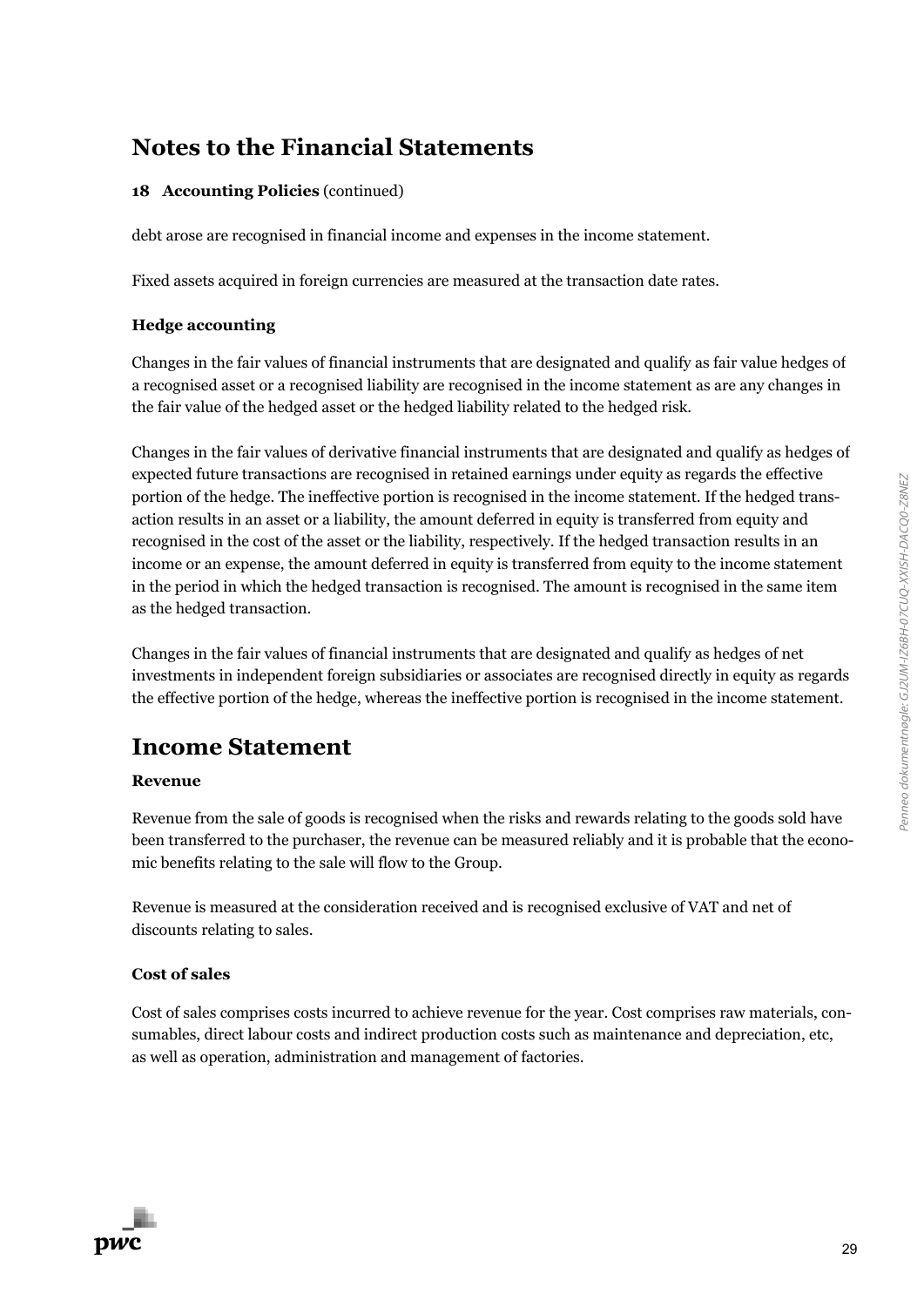### **18 Accounting Policies** (continued)

### **Gross profit/loss**

With reference to section 32 of the Danish Financial Statements Act, gross profit/loss is calculated as a summary of revenue and cost of sales.

### **Distribution expenses**

Distribution expenses comprise costs in the form of salaries to sales and distribution staff, advertising and marketing expenses as well as operation of motor vehicles, depreciation, etc. Amortisation of goodwill is also included to the extent that goodwill relates to distribution activities.

### **Administrative expenses**

Administrative expenses comprise expenses for Management, administrative staff, office expenses, depreciation, etc. Amortisation of goodwill is also included to the extent that goodwill relates to administrative activities.

### **Other operating income and expenses**

Other operating income and other operating expenses comprise items of a secondary nature to the main activities of the Group, including gains and losses on the sale of intangible assets and property, plant and equipment.

### **Income from investments in subsidiaries**

The item "Income from investments in subsidiaries" in the income statement includes the proportionate share of the profit for the year.

### **Financial income and expenses**

Financial income and expenses are recognised in the income statement at the amounts relating to the financial year.

### **Tax on profit/loss for the year**

Tax for the year consists of current tax for the year and changes in deferred tax for the year. The tax attributable to the profit for the year is recognised in the income statement, whereas the tax attributable to equity transactions is recognised directly in equity.

The Company is jointly taxed with Rasmus Investments ApS and other group entitities, both Danish and foreign entities. The tax effect of the joint taxation is allocated to enterprises in proportion to their taxable incomes.

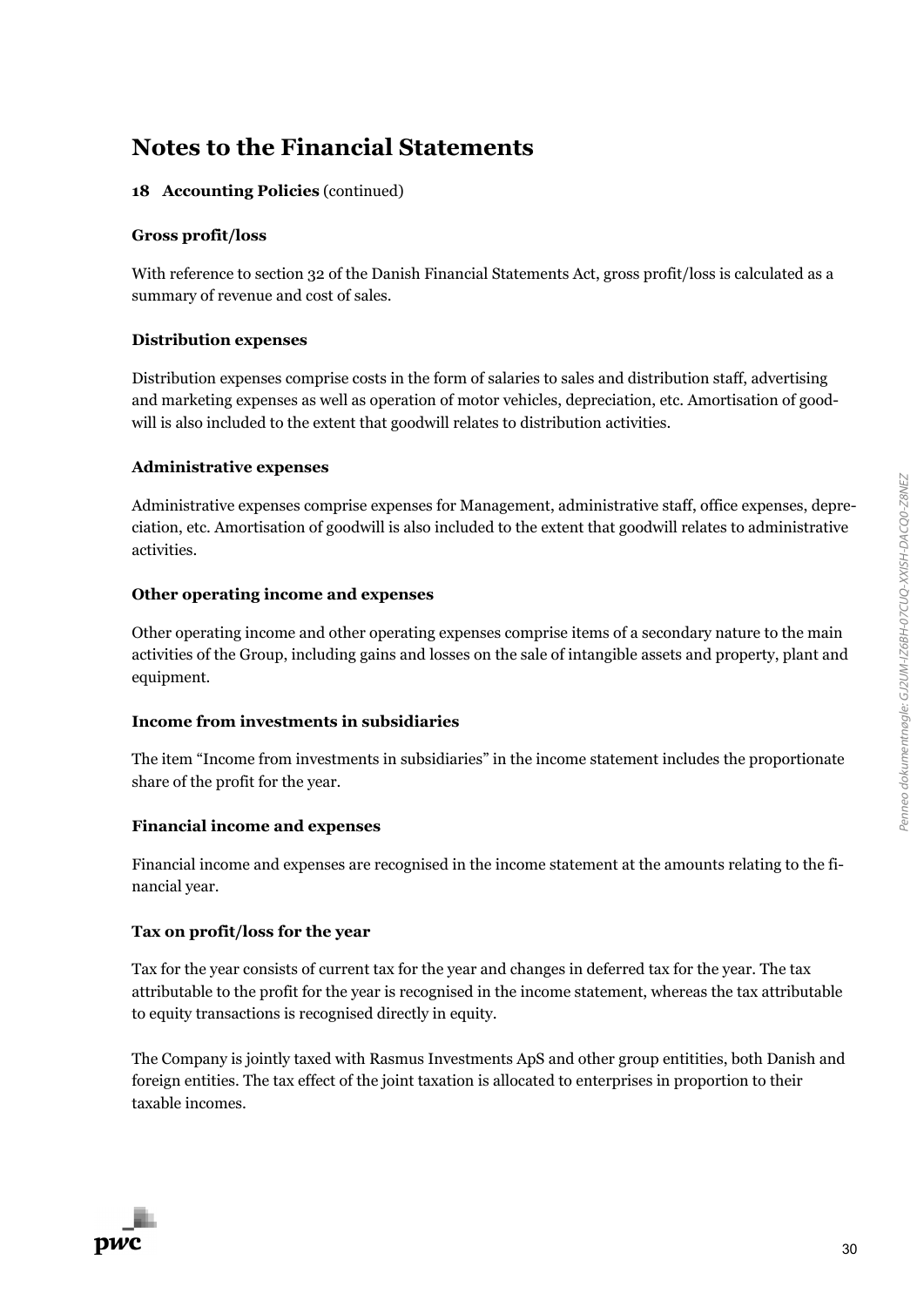**18 Accounting Policies** (continued)

### **Balance Sheet**

### **Intangible assets**

Software are measured at the lower of cost less accumulated amortisation and recoverable amount. Software are amortised over the remaining period.

### **Property, plant and equipment**

Property, plant and equipment are measured at cost less accumulated depreciation and less any accumulated impairment losses.

Cost comprises the cost of acquisition and expenses directly related to the acquisition up until the time when the asset is ready for use.

Interest expenses on loans raised directly for financing the construction of property, plant and equipment are recognised in cost over the period of construction.

Depreciation based on cost reduced by any residual value is calculated on a straight-line basis over the expected useful lives of the assets, which are:

| Plant and machinery          | $3-15$ years |
|------------------------------|--------------|
| Other fixtures and fittings, |              |
| tools and equipment          | 3-5 years    |
| Leasehold improvements       | 3-10 years   |

The fixed assets' residual values are determined at nil.

Depreciation period and residual value are reassessed annually.

#### **Impairment of fixed assets**

The carrying amounts of intangible assets and property, plant and equipment are reviewed on an annual basis to determine whether there is any indication of impairment other than that expressed by amortisation and depreciation.

If so, the asset is written down to its lower recoverable amount.

#### **Investments in subsidiaries**

Investments in subsidiaries are recognised and measured under the equity method.

The item"Investments in subsidiaries" in the balance sheet include the proportionate ownership share of

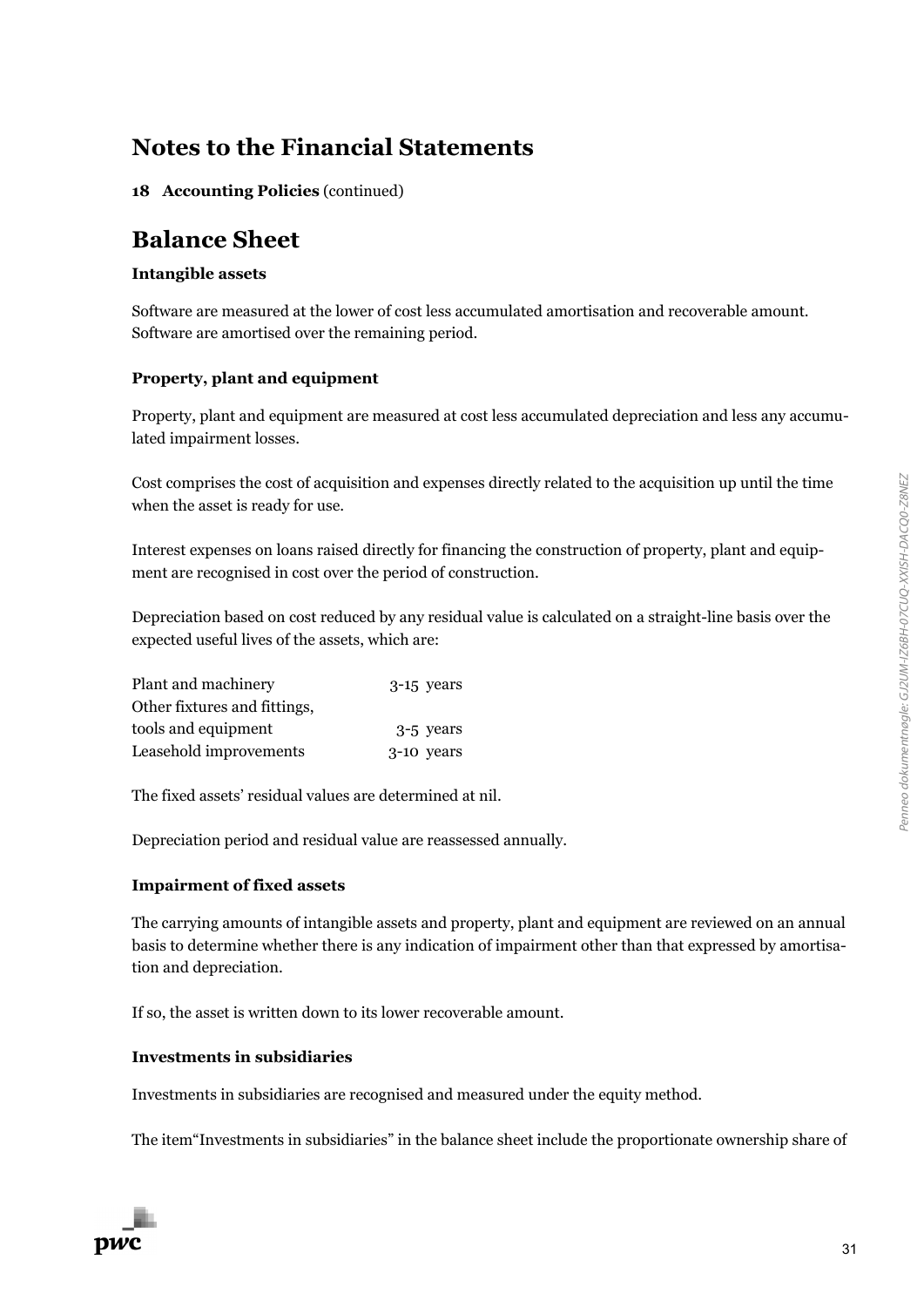### **18 Accounting Policies** (continued)

the net asset value of the enterprises calculated on the basis of the fair values of identifiable net assets at the time of acquisition with deduction or addition of unrealised intercompany profits or losses and with addition of the remaining value of any increases in value and goodwill calculated at the time of acquisition of the enterprises.

The total net revaluation of investments in subsidiaries is transferred upon distribution of profit to "Reserve for net revaluation under the equity method" under equity. The reserve is reduced by dividend distributed to the Parent Company and adjusted for other equity movements in the subsidiaries.

Subsidiaries with a negative net asset value are recognised at DKK 0. Any legal or constructive obligation of the Parent Company to cover the negative balance of the enterprise is recognised in provisions.

### **Fixed asset investments**

Fixed asset investments, which consist of listed bonds and shares, are measured at their fair values at the balance sheet date. Fair value is determined on the basis of the latest quoted market price.

Investments which are not traded in an active market are measured at the lower of cost and recoverable amount.

### **Other fixed asset investments**

Other fixed asset investments consist of receivables from group enterprises.

### **Inventories**

Inventories are measured at the lower of cost under the FIFO method and net realisable value.

The net realisable value of inventories is calculated at the amount expected to be generated by sale of the inventories in the process of normal operations with deduction of selling expenses. The net realisable value is determined allowing for marketability, obsolescence and development in expected selling price.

The cost of goods for resale, raw materials and consumables equals landed cost.

The cost of finished goods and work in progress comprises the cost of raw materials, consumables and direct labour with addition of indirect production costs. Indirect production costs comprise the cost of indirect materials and labour as well as maintenance and depreciation of the machinery, factory buildings and equipment used in the manufacturing process as well as costs of factory administration and management.

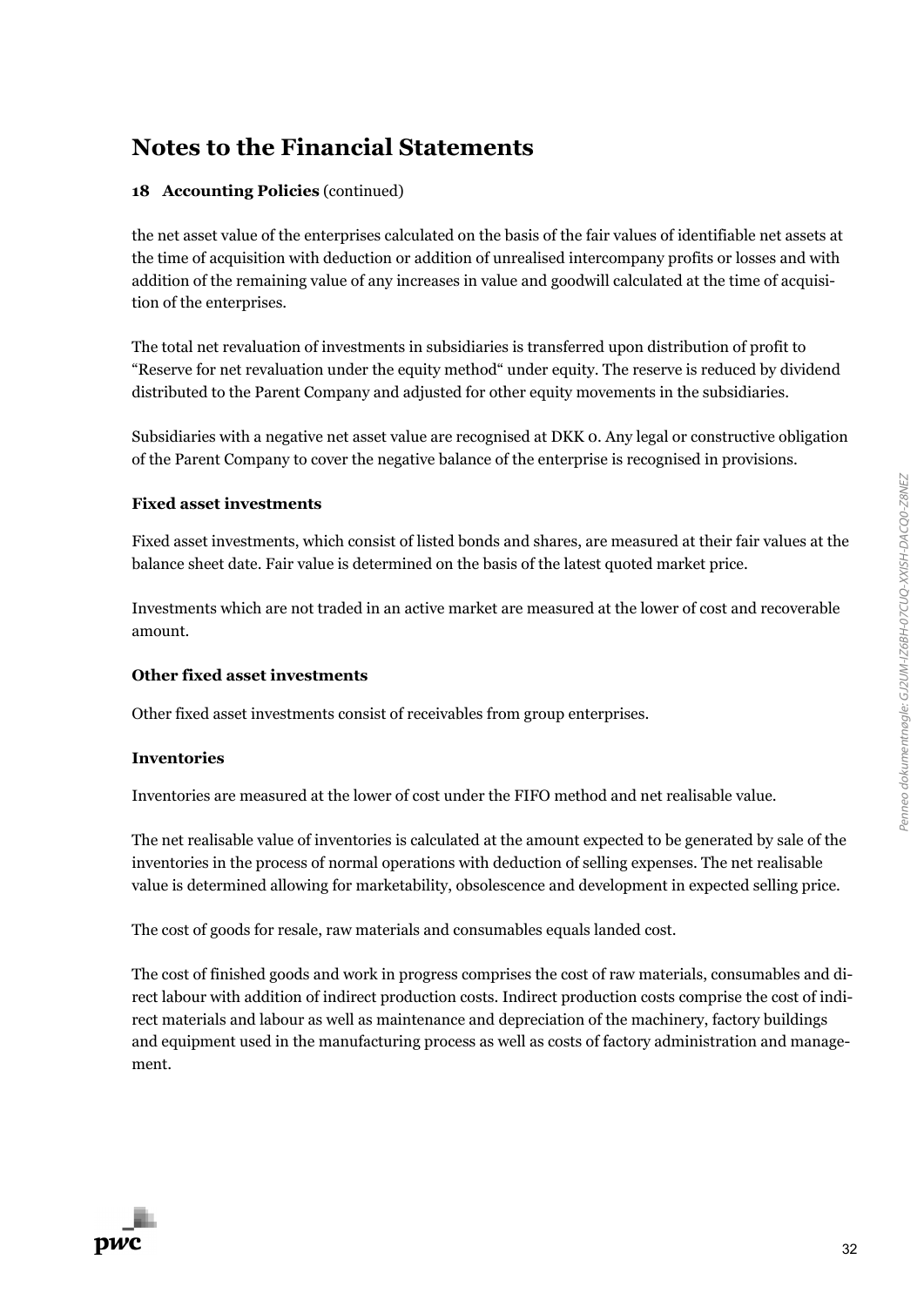### **18 Accounting Policies** (continued)

#### **Receivables**

Receivables are measured in the balance sheet at the lower of amortised cost and net realisable value, which corresponds to nominal value less provisions for bad debts.

#### **Prepayments**

Prepayments comprise prepaid expenses concerning rawmateriales, rent, insurance premiums, subscriptions and interest.

### **Equity**

### *Dividend*

Dividend distribution proposed by Management for the year is disclosed as a separate equity item.

### **Deferred tax assets and liabilities**

Deferred income tax is measured using the balance sheet liability method in respect of temporary differences arising between the tax bases of assets and liabilities and their carrying amounts for financial reporting purposes on the basis of the intended use of the asset and settlement of the liability, respectively.

Deferred tax assets are measured at the value at which the asset is expected to be realised, either by elimination in tax on future earnings or by set-off against deferred tax liabilities within the same legal tax entity.

Deferred tax is measured on the basis of the tax rules and tax rates that will be effective under the legislation at the balance sheet date when the deferred tax is expected to crystallise as current tax. Any changes in deferred tax due to changes to tax rates are recognised in the income statement or in equity if the deferred tax relates to items recognised in equity.

### **Current tax receivables and liabilities**

Current tax liabilities and receivables are recognised in the balance sheet as the expected taxable income for the year adjusted for tax on taxable incomes for prior years and tax paid on account. Extra payments and repayment under the on-account taxation scheme are recognised in the income statement in financial income and expenses.

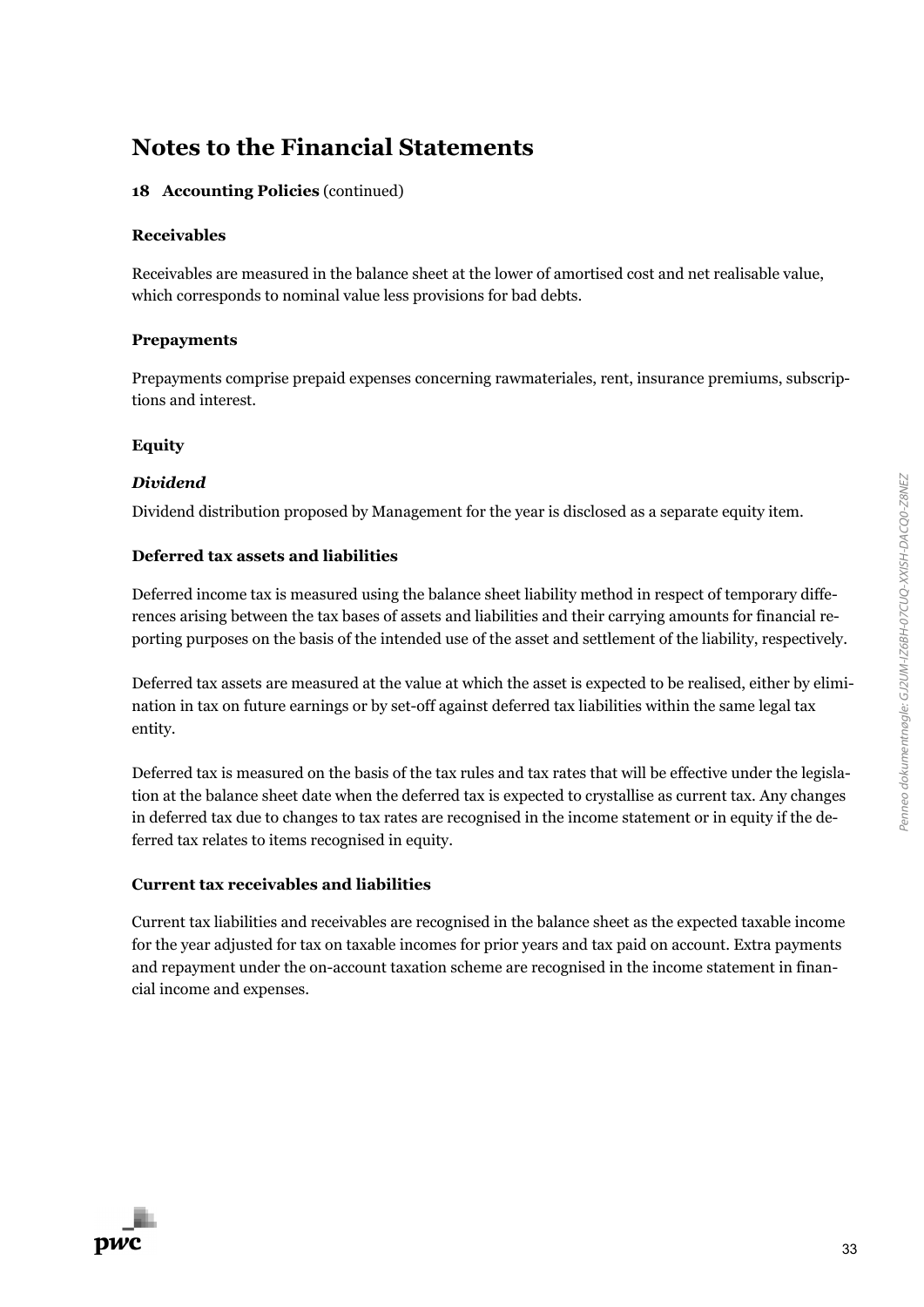### **18 Accounting Policies** (continued)

### **Financial debts**

Loans, such as mortgage loans and loans from credit institutions, are recognised initially at the proceeds received net of transaction expenses incurred. Subsequently, the loans are measured at amortised cost; the difference between the proceeds and the nominal value is recognised as an interest expense in the income statement over the loan period.

Mortgage loans are measured at amortised cost, which for cash loans corresponds to the remaining loan. Amortised cost of debenture loans corresponds to the remaining loan calculated as the underlying cash value of the loan at the date of raising the loan adjusted for depreciation of the price adjustment of the loan made over the term of the loan at the date of raising the loan.

Other debts are measured at amortised cost, substantially corresponding to nominal value.

### **Cash Flow Statement**

The cash flow statement shows the Group´s cash flows for the year broken down by operating, investing and financing activities, changes for the year in cash and cash equivalents as well as the Group´s cash and cash equivalents at the beginning and end of the year.

### **Cash flows from operating activities**

Cash flows from operating activities are calculated as the net profit/loss for the year adjusted for changes in working capital and non-cash operating items such as depreciation, amortisation and impairment losses, and provisions. Working capital comprises current assets less short-term debt excluding items included in cash and cash equivalents.

### **Cash flows from investing activities**

Cash flows from investing activities comprise cash flows from acquisitions and disposals of intangible assets, property, plant and equipment as well as fixed asset investments.

### **Cash flows from financing activities**

Cash flows from financing activities comprise cash flows from the raising and repayment of long-term debt as well as payments to and from shareholders.

### **Cash and cash equivalents**

Cash and cash equivalents comprise "Cash at bank and in hand".

The cash flow statement cannot be immediately derived from the published financial records.

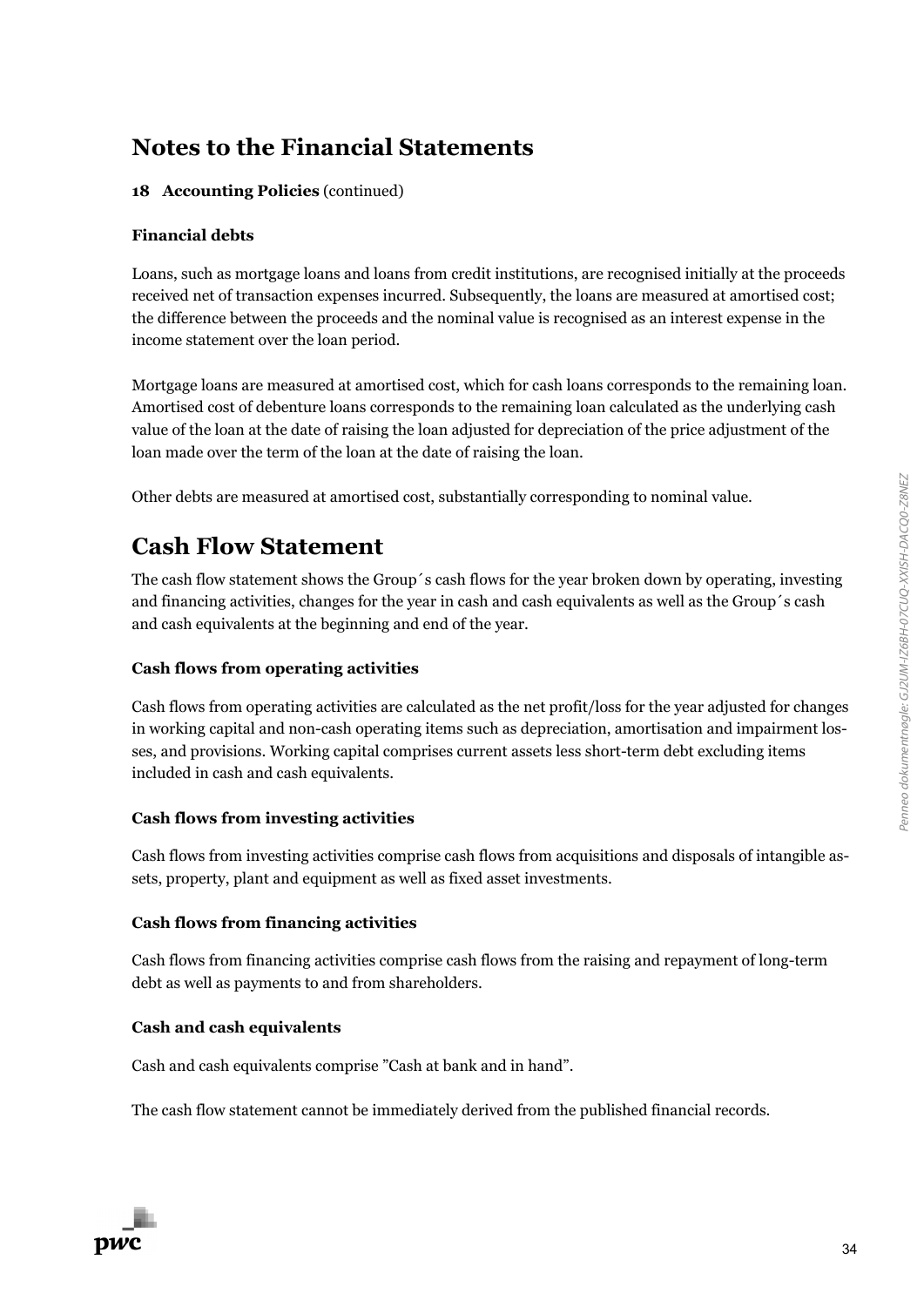**18 Accounting Policies** (continued)

### **Financial Highlights**

**Explanation of financial ratios**

Return on assets Profit before financials x 100 Total assets

Solvency ratio Equity at year end x 100 Total assets at year end

Return on equity Net profit for the year x 100 Average equity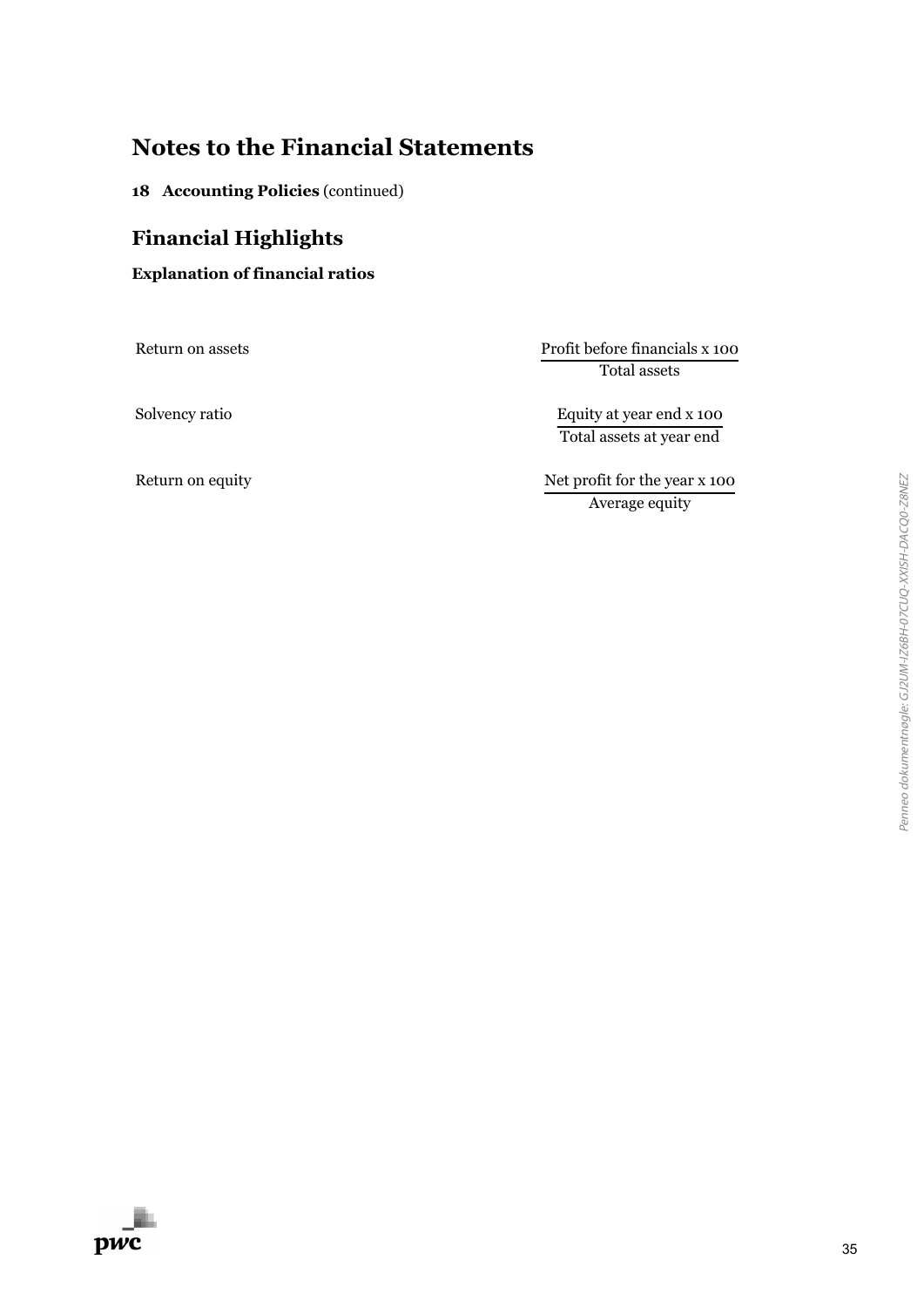# **PENN30**

*Underskrifterne i dette dokument er juridisk bindende. Dokumentet er underskrevet via Penneo™ sikker digital underskrift*. Underskrivernes identiteter er blevet registereret, og informationerne er listet herunder.

"Med min underskrift bekræfter jeg indholdet og alle datoer i dette dokument."



Dette dokument er underskrevet digitalt via **Penneo.com**. Signeringsbeviserne i dokumentet er sikret og valideret ved anvendelse af den matematiske hashværdi af det originale dokument. Dokumentet er låst for ændringer og tidsstemplet med et certifikat fra en betroet tredjepart. Alle kryptografiske signeringsbeviser er indlejret i denne PDF, i tilfælde af de skal anvendes til validering i fremtiden.

#### **Sådan kan du sikre, at dokumentet er originalt**

Dette dokument er beskyttet med et Adobe CDS certifikat. Når du åbner dokumentet

i Adobe Reader, kan du se, at dokumentet er certificeret af **Penneo e-signature ser vice <penneo@penneo.com>**. Dette er din garanti for, at indholdet af dokumentet er uændret.

Du har mulighed for at efterprøve de kryptografiske signeringsbeviser indle jret i dokumentet ved at anvende Penneos validator på følgende websted: **https://penneo.com/validate**